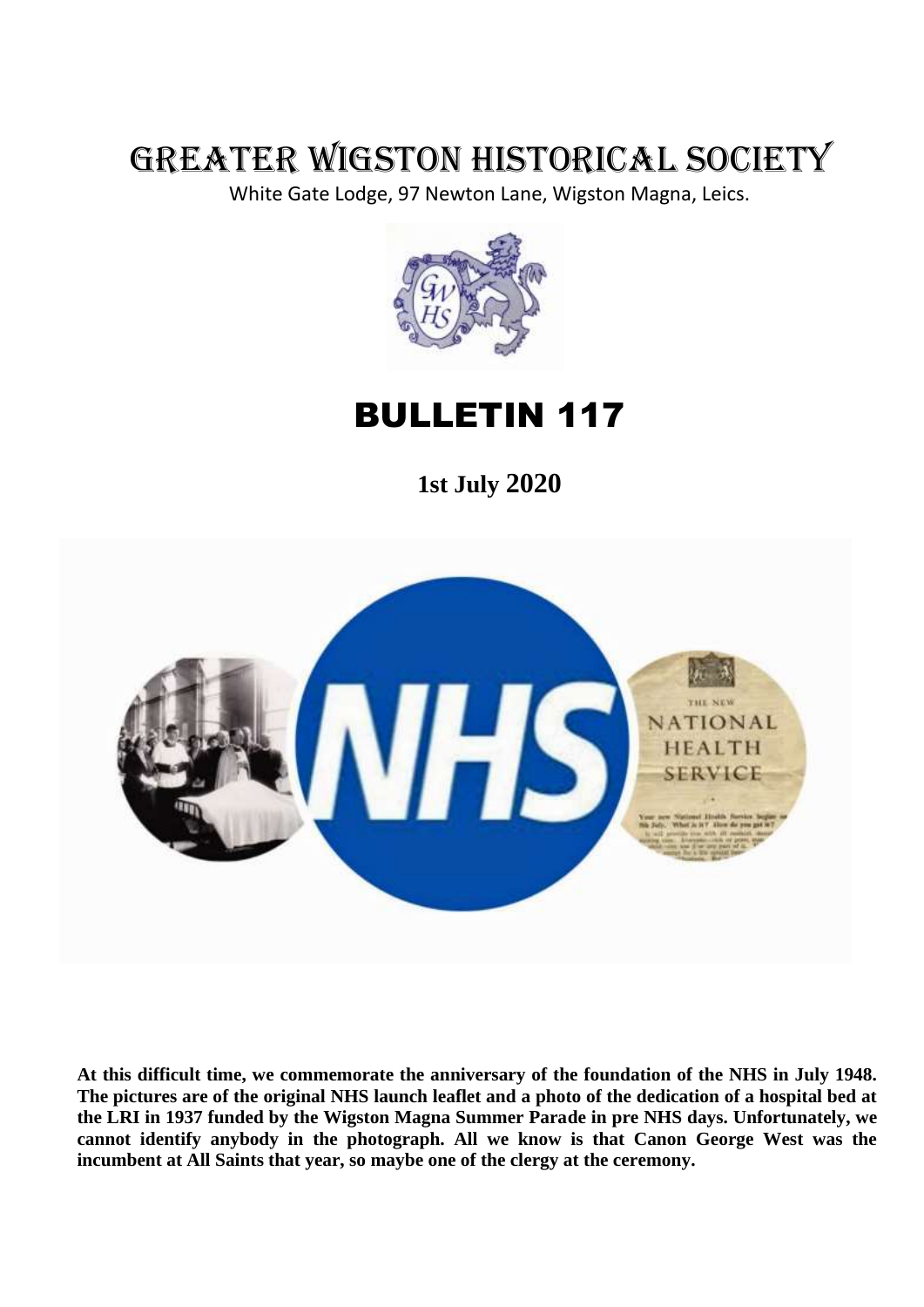

## **CANCELLATION OF MEETINGS/OUTINGS 2020**

Unfortunately, due to the Coronavirus and Government guidelines we had to cancel our March, April and May 2020 meetings at the Wigston College. We have also decided to cancel our two outings to: Lamport Hall (Tuesday 16 June 2020) and Guided tour of Oakham and optional meal (Wednesday 19 August 2020).

I am well into organising our meetings for next year, however I will try and re book the speakers we have had to cancel, if not for next year then hopefully 2022!

At the time of going to press with this bulletin, we are awaiting Government guidance before we make our decisions on our meetings for September, October, November and December 2020, and as soon as a decision has been made, we will advise you.

We have also had to postpone our 40<sup>th</sup> Anniversary Celebration on Saturday 25 July 2020, however, we are pleased to advise you that we have re-scheduled our celebration night for Saturday 24 July 2021, and we look forward to seeing you there.

We will, of course, keep all members fully advised on our actions either by email or telephone contact and full details will be on our website.

We would recommend that you check our web site: **www.wigstonhistoricalsociety.co.uk** or contact myself by email for any updates.

Best wishes to you and your families and keep safe.

Ann Cousins Secretary Email: ann.cousins@ntlworld.com

#### **Remaining meetings for 2020:**

Wednesday 16 September 2020 The Magic of Radio, Bridget Blair Wednesday 21 October 2020 The Country Railway Station, Brian Johnson Wednesday 18 November 2020 Foxton Locks and Inclined Plane, Mary Matts Wednesday 16 December 2020 Christmas Party and Quiz with nibbles and drink and music with Banjo Des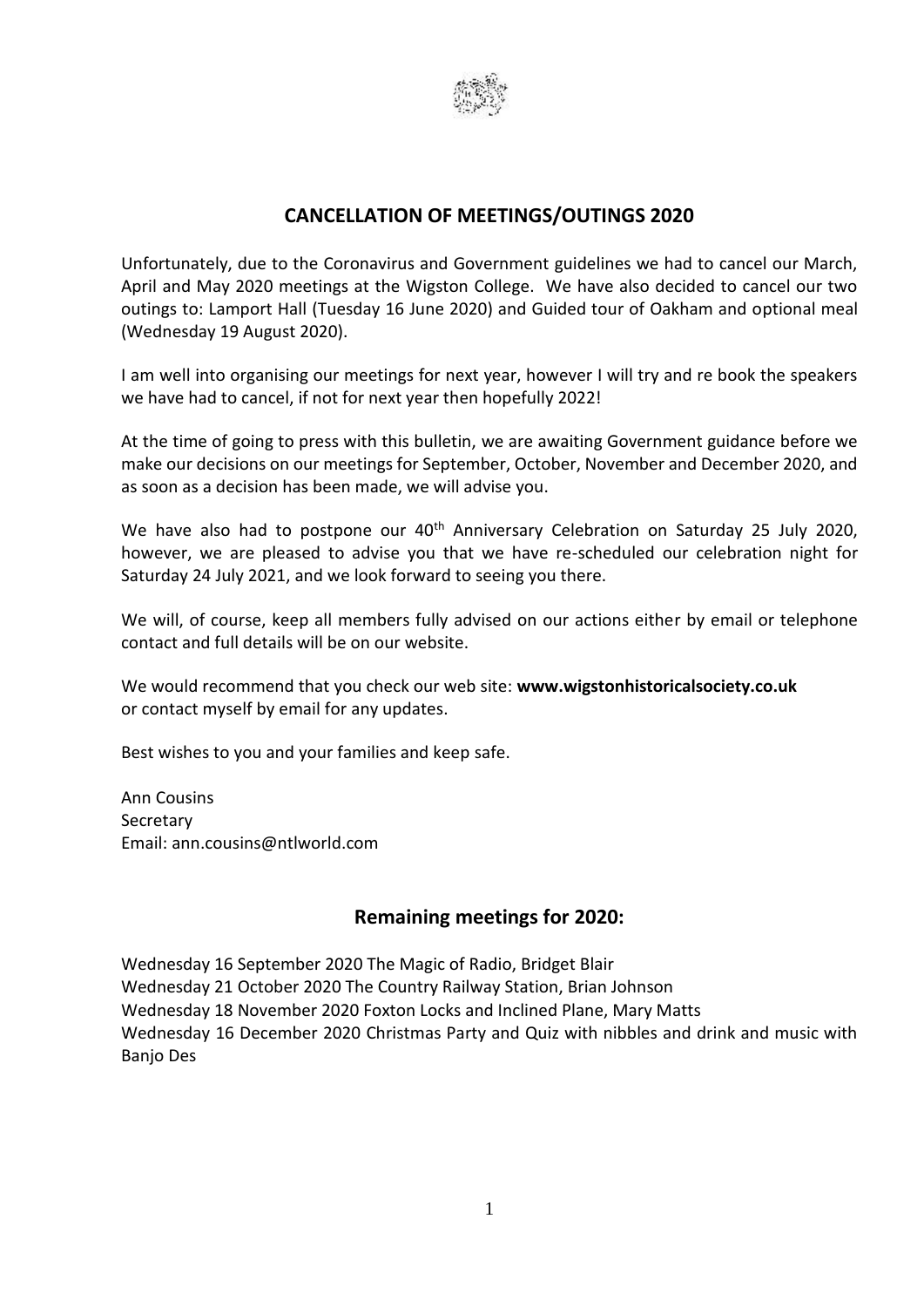

## **Competition to name our new DVD**

The next DVD in our series is being worked on at present. It will be all about South Wigston, starting at the old level crossing by the station on Blaby Road, following Canal Street, Countesthorpe Road, and back along Blaby Road to the station. Along the way it will tell the history of South Wigston, it's businesses, churches and people.

We need a title for the DVD and we would like you to let us know what your choice of title would be. The winner of the competition will receive a free copy of the DVD. Please send your names to chairman@wigstonhistoricalsociety.co.uk or let Mike Forryan know directly. GOOD LUCK

## **Chairman's Comment**

Well, we certainly never expected this situation, it has been quite a shock and worry for us all. In the first few days it was very surreal and still being in a shocked state we probably all wondered "what the hell was happening".

Most of our membership is of the "experienced older age group" and has been asked by the powers that be to self-isolate for a period of time. Linda and I very quickly followed the rules and our only outing is once a week to the supermarket (no not for toilet rolls).

The weather has been particularly good to us and has helped us through this strange and trying period. I thought that being in lockdown would be restful and in some ways this is true, but Society work must go on and so the Committee have been meeting on the Zoom platform and an amazing number of things have been achieved. I will not go into details, but they will be announced over the next few months.

This Bulletin has been expanded somewhat and more articles added to give our members something to read in between the gardening and all the little jobs that got missed in the past few years.

Please stay safe and "We'll meet again, don't know where don't know when ……"

Mike Forryan

- - - - - - - - - - - - - - - - - - - - - - - - - - - - - - - - - - -

# **The NHS – founded 5th July 1948**

At a time when the NHS is seemingly universally admired and acclaimed for the dedication, caring treatment and skill of doctors, nurses and other healthcare personnel during the severe challenge of the Covid-19 Pandemic, it is perhaps worth remembering the anniversary of the NHS foundation this month in 1948.

Before the NHS, healthcare was unevenly distributed throughout the country. Payment for medical treatment depended on occupational status, class, gender and age. Many working men possessed health coverage under the 1911 National Insurance Act which provided access to a "panel" doctor for a contribution from their weekly wages. Dependents however were not covered and had to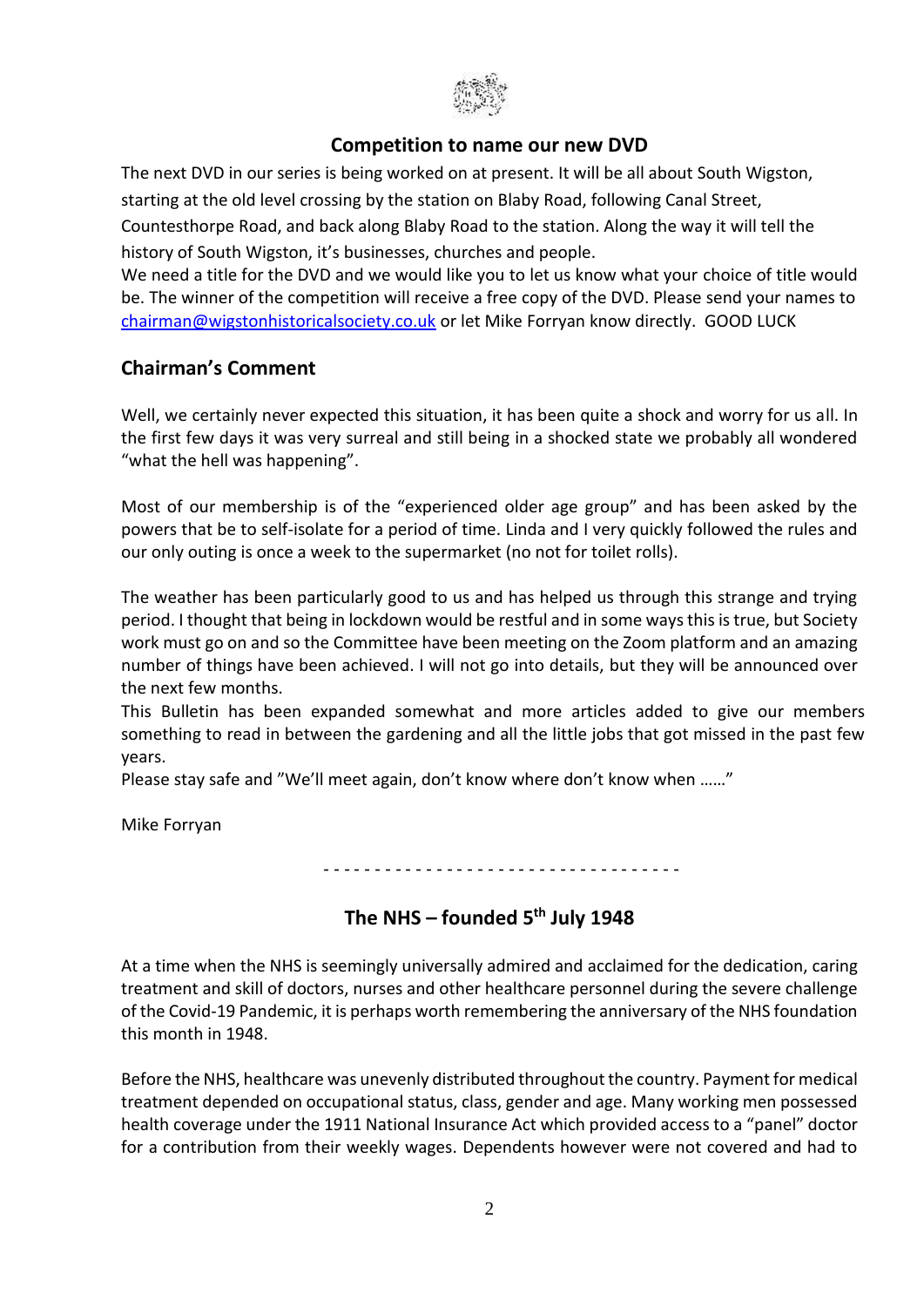

pay to see a doctor (typically 3s. 6d. in the 1930s). Also as National Insurance depended on job status, the long term unemployed and also many members of the middle class struggled to pay the necessary private fees as they were disqualified for coverage under the 1911 Act. However, there were changes to the income limit which meant that by 1936 half the adult population was included and by 1938 19,060 doctors were included in the National Insurance "panel".

The system still had significant weaknesses. Fees for GP's were increasing for the middle class who were outside the system. Wives and children were also still excluded as was hospital treatment meaning many had to pay additional fees or rely on friendly society insurance schemes or charitable institutions.

One local GP practice was based at the Manor House in Long Street. Dr. John Longford purchased the practice from Dr. Croucher's widow in 1908. He seems to have been largely known for his passion for cars and when he died in 1938 he left very little money. His widow inherited the goodwill of the practice and ran it successfully, employing locum doctors. His son, Patrick Longford who had been born at the house qualified in medicine in 1940 at Trinity College, Dublin and then shortly afterwards joined the Navy as a ship's surgeon on Atlantic convoys. He was subsequently in practice for 3 years at the Manor House before the NHS took over all health care.

Throughout the life of the practice a patient had easy access to Dr. Longford or his partner Dr. Liddell. The partnership operated 365 days, Christmas included. A night bell was wired from the front door to the main bedroom. This replaced a speaking tube installed before electricity when Dr. John Longford was in practice.

Dr. Patrick Longford continued working as a GP until 1983 when the practice closed.

Changes also occurred in hospital services. In 1900 acute and general treatment was largely provided by voluntary hospitals paid for by upper and middle-class philanthropists, staffed by doctors who treated patients free of charge. Infectious diseases such as typhoid and diphtheria were the responsibility of local councils while the chronic and infirm had to rely on the workhouse. There was also a small group of nursing homes where doctors treated private patients for a fee. This changed after World War 1 as the population "acquired the hospital habit". Although hospital treatment was not covered by National Insurance, access was made possible by working class contributory schemes that collected around 3d. Per week from workers. At the same time, state hospitals were changing. In 1929 the Poor Law was abolished and a growing number of workhouse infirmaries became general hospitals.

In addition people supported local hospitals by donation or money raising events. One of the major ways of raising funds was via the Summer Parades. Over the years most English villages developed its own format. Villagers would plan and build floats, initially on horse drawn carts but in later years local businesses joined in and floats were created on tractor trailers and lorries. Wigston Magna and South Wigston were no exception.

By 1939 in Wigston Magna a well-formed process had developed. Floats that year depicted: - Farming, The Blue Bells, Cinderella, Uncle Tom's Cabin, The Leicester Royal Infirmary, The British Legion, The Army, The Fire Brigade, The Wigston Brass Band and The Wigston Co-operative Hosiers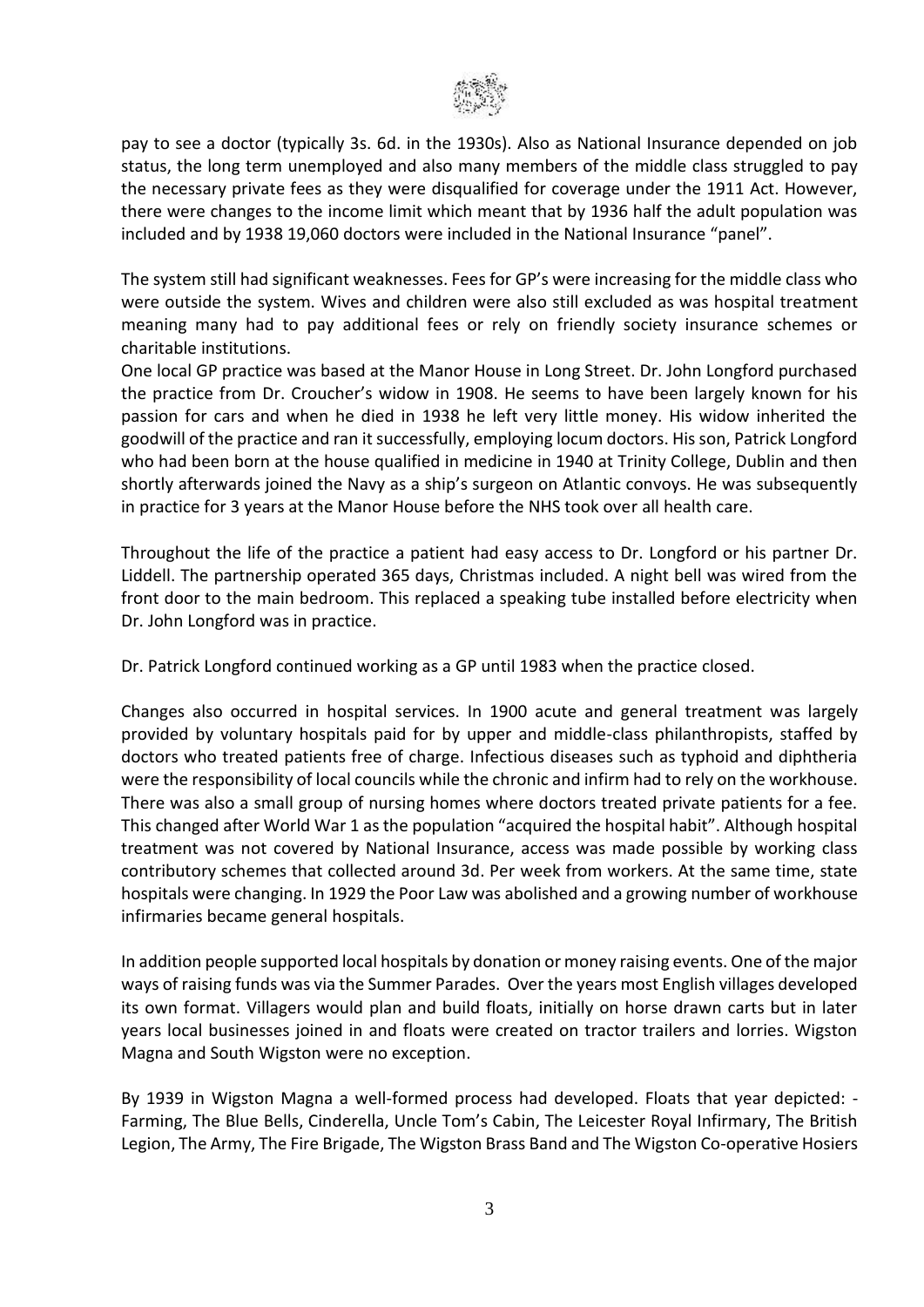

float named "Integrity", their brand name. Proceeds raised were then donated to The Leicester Royal Infirmary, a total of £655 that year.

This annual event required weeks of meetings and discussions covering all aspects including choice of Carnival Queen and attendants. On the day itself, the floats, decorated bikes and prams assembled in Central Avenue for judging before the parade set off around Wigston.

The Parades from 1933 to 1946 were solely dedicated to fund raising for the LRI. The photograph on the Bulletin front cover shows the dedication of the Wigston Magna bed at the LRI in 1937 (Photo archive 30-419). Unfortunately, it has not been possible to identify anybody in the photograph. Canon George West was the incumbent at All Saints, Wigston that year. So, maybe he is one of the participants?

#### **The NHS**

Despite the patchiness of healthcare, sizeable numbers of British people had affection for the pre-NHS system. Many liked the charitable spirit of voluntary hospitals and their place in local communities and expressed fears about losing the 'personal touch' in medicine if the government nationalised the hospitals.

Nevertheless, the Labour Government introduced the NHS under the stewardship of Aneurin Bevan as Minister of Health.

The official NHS information leaflet introduction read: -

*"Your new National Health Service begins on July 5th (1948). it will provide you with all the medical, dental and nursing care. Everyone – rich, poor, man, woman and child – can use it or any part of it. There are no charges, except for a few special items.* 

*There are no insurance qualifications. But it is not a 'charity'. You are all paying for it, mainly as taxpayers and it will relieve your money worries in time of illness."*

So, the old system of health and welfare provision was swept away. How did it affect people in Leicestershire?

On the 5<sup>th</sup> July 1948 people still went to their family doctor or to the LRI, City General and Groby Road Hospitals if very ill or needed surgery. They still went to Hillcrest if too old or too poor to look after themselves. Expectant mothers still went to Bond Street, Westcotes Maternity home or the City General to give birth. The buildings looked the same as the day before – many were Victorian edifices. The doctors and nurses looked and behaved in the same way.

However things had changed. You had an automatic right to health provision for your entire family. As evidence of this you had a National Health Card, numbered as your wartime Identity Card (an administrative convenience!). Charity and voluntary organisations were effectively ended – the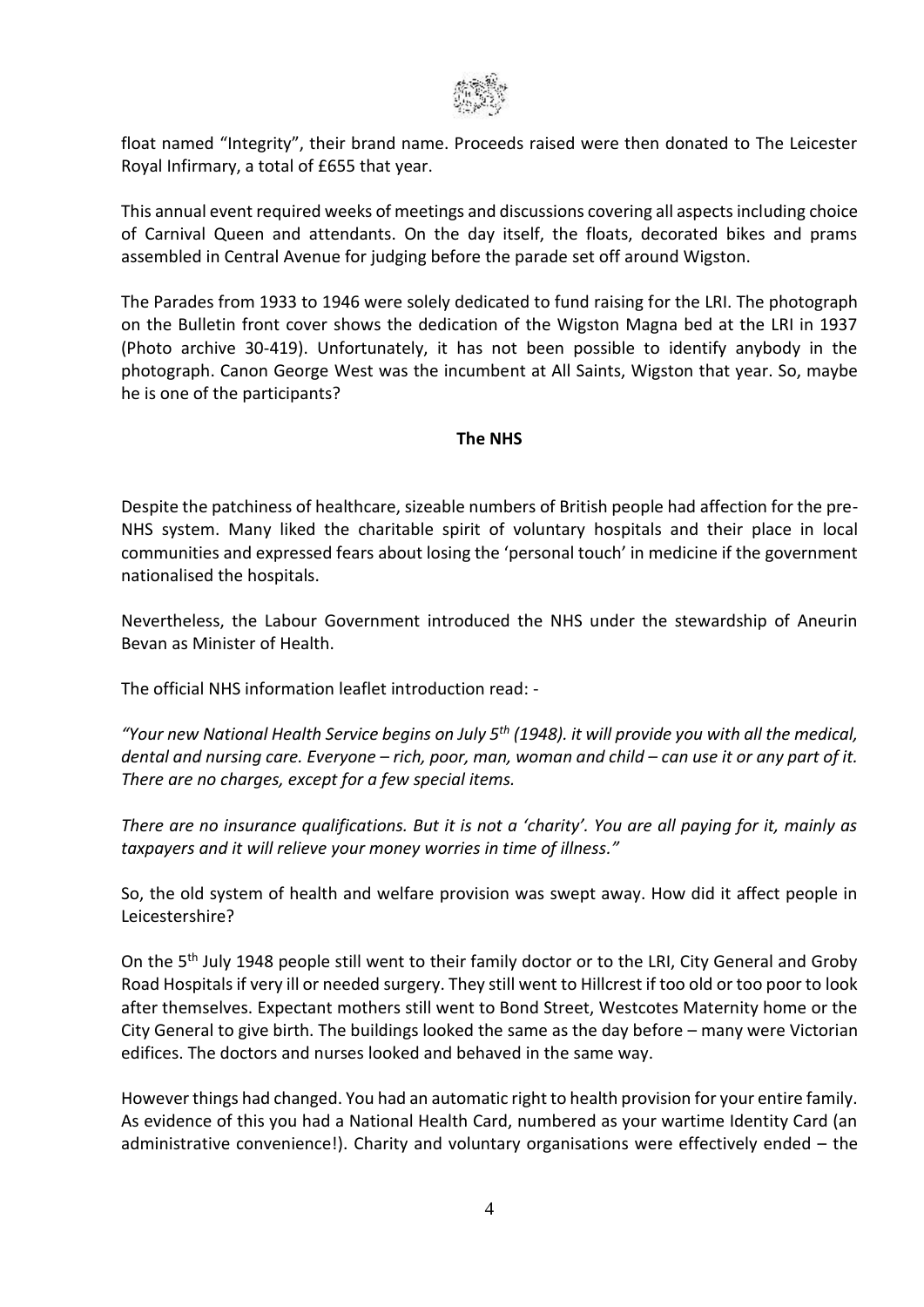

Victorian legacy was finally removed. The NHS has evolved and changed over the years to the organisation that we have today.

By Roger Whalley

- - - - - - - - - - - - - - - - - - - - - - - - - - - - - - - - - - -

# **Historic Confusion in Wigston**

We live in confusing times with all the rules and regulations that we live with on a day to day basis. It gets worse when place names are not where they were historically.

**Did you know** that the Wigston Harcourt Estate is not situated in the area that was once called Wigston Harcourt. It is recorded that the area we now call Bushloe End was called Wigston Harcourt, in the 1300's.



**Did you know** that the Little Hill Estate was not built on "Little Hill". The 1885 OS Map clearly shows that Little Hill was Newton Lane.

**Did you know** that the Wigston Meadows Estate was being built in the late 1960's to the east of Bull Head Street. Wyggeston Farm was demolished to make way for the entrance to the estate and was named Kelmarsh Avenue. One of the main roads on the estate was called Meadow Way with other roads being named in association with the Meadows theme.

**In 2018 a new housing estate was started**, at the top of Newton Lane, which has been given the name, you guessed it, "The Meadows". Confusing is it not! Perhaps, to mitigate the confusion, it could be called "East Wigston Meadows" as the area where it is situated was in fact once called the Parish of East Wigston.

**Did you know** that Wigston was founded on the three field system which in Wigston's case were called: Tythorn Hill Field; Mucklow Field and Goldhill Field. At the centre of Tythorn Hill Field, on high ground, was an old farm called Tythorn Hill Farm traditionally the centre of the area. Tythorn Field Community Primary School is on Bideford Close at the back of the Little Hill Estate which is arguably in Goldhill Field. On Medieval Maps Tythorn Hill is marked on the eastern side of Welford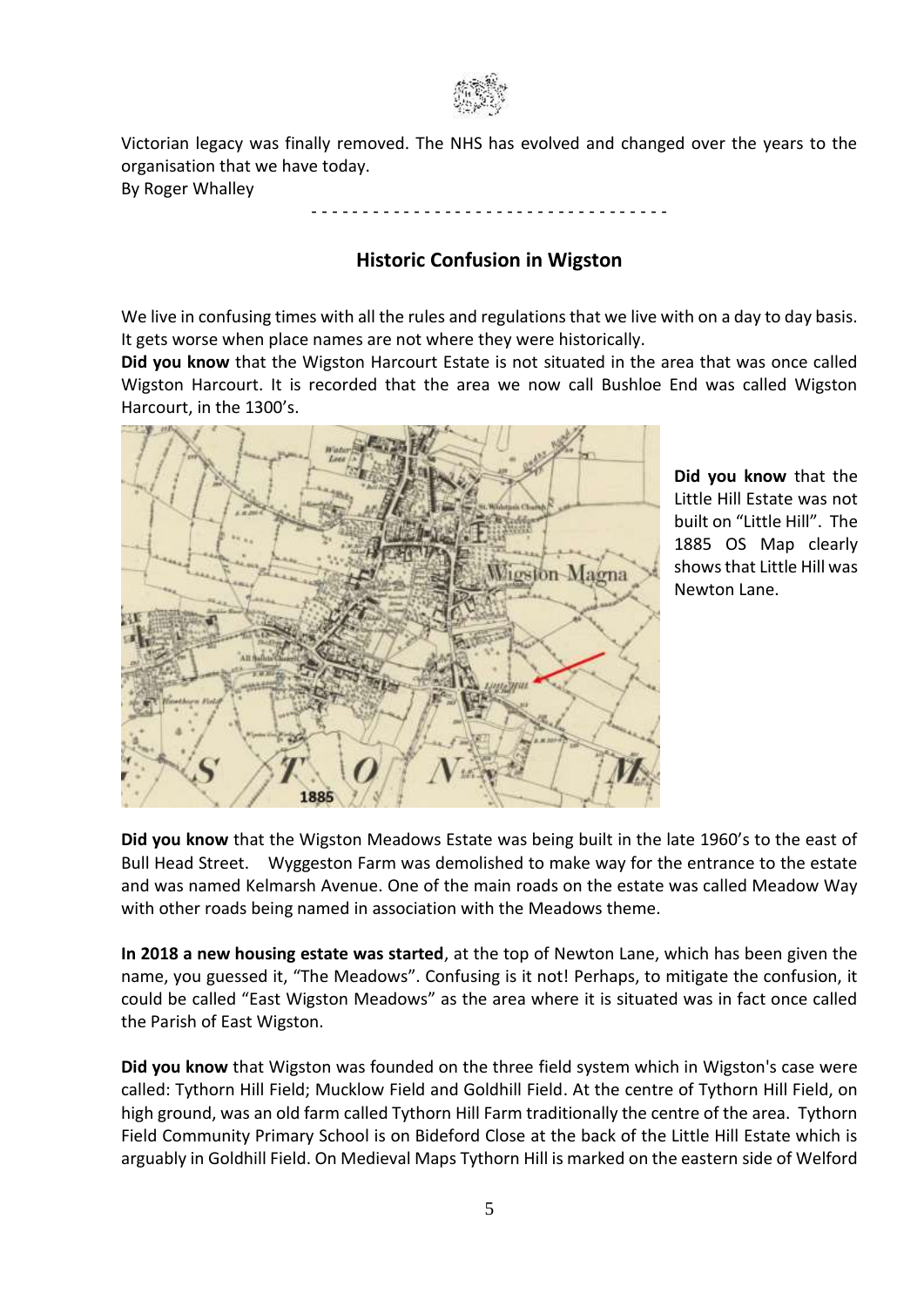

road over a mile away. Perhaps the school name could have reflected the historic name in a clearer manner.

**Similarly,** the new sports pavilion on Horsewell Lane, which is called Tythorn Hill Community & Sports Centre, is about a mile from the centre of Tythorn Hill Field.

**And another** new development on the west side of Welford Road (A5199) towards Kilby Bridge has been named Clarence Fields by the developer who says that this reflects the original name of the Clarence public house on Blaby Road, South Wigston (now apartments) over a mile away.

It is a shame that more care was not taken by the developers to research the name of their developments and its history. Perhaps this was because there was no focal point for Heritage matters in Wigston. Well, there is no excuse now as Wigston has its own Heritage Centre covering both local history and family history. It might be worth developers including, as external advisors, the Greater Wigston Heritage Centre in naming decisions for new developments.

#### **by Mike Forryan Chairman**

*- - - - - - - - - - - - - - - - - - - - - - - - - - - - - - - - - - -*

# **A brief biography of Marriott Edgar, the man who wrote many unforgettable monologues for Stanley Holloway with whom he toured the UK and America.**

Lancastrian writer and poet Marriott Edgar was born in Kirkcudbright, Scotland, in 1880 and was most noted for the monologues he wrote for comic actor [Stanley Holloway.](https://mypoeticside.com/poets/stanley-holloway-poems) Whilst little is known of his early life in Scotland and then Lancashire in England, it is generally perceived that he was a very talented comedian as well as being a respected writer.

His name was originally Edgar Marriott but he swapped them around when he went to work on the stage, something that his father had done for his acting career.

Because of an illicit and slightly drunken brief affair between his father and a widowed actress, Marriott Edgar had a half-brother, Edgar Wallace, who would grow up to be a stalwart of the movie scene writing scripts for *The Terrible People* and *The Crimson Circle* as well as the famous *Edgar Wallace Mysteries*.

Born 5 years after Wallace, Edgar only came into prominence when he teamed up with actor and comedian Stanley Holloway following their appearance in the play *The Co-Optimists*. Buoyed with success, they went to Hollywood in 1930 and there is some evidence that Marriott and his half brother Edgar Wallace met up there. Holloway was already reasonably well-known but it was when Marriott Edgar began writing monologues for Stanley that things began to take off. Written to be spoken in rhythm with an accompanying piano, perhaps the most memorable and successful of Edgar's work is the Albert Series, in particular *The Lion and Albert.* In all he wrote 16 unforgettable monologues for Stanley Holloway. Another one of his wonderful monologues was *'The Battle of*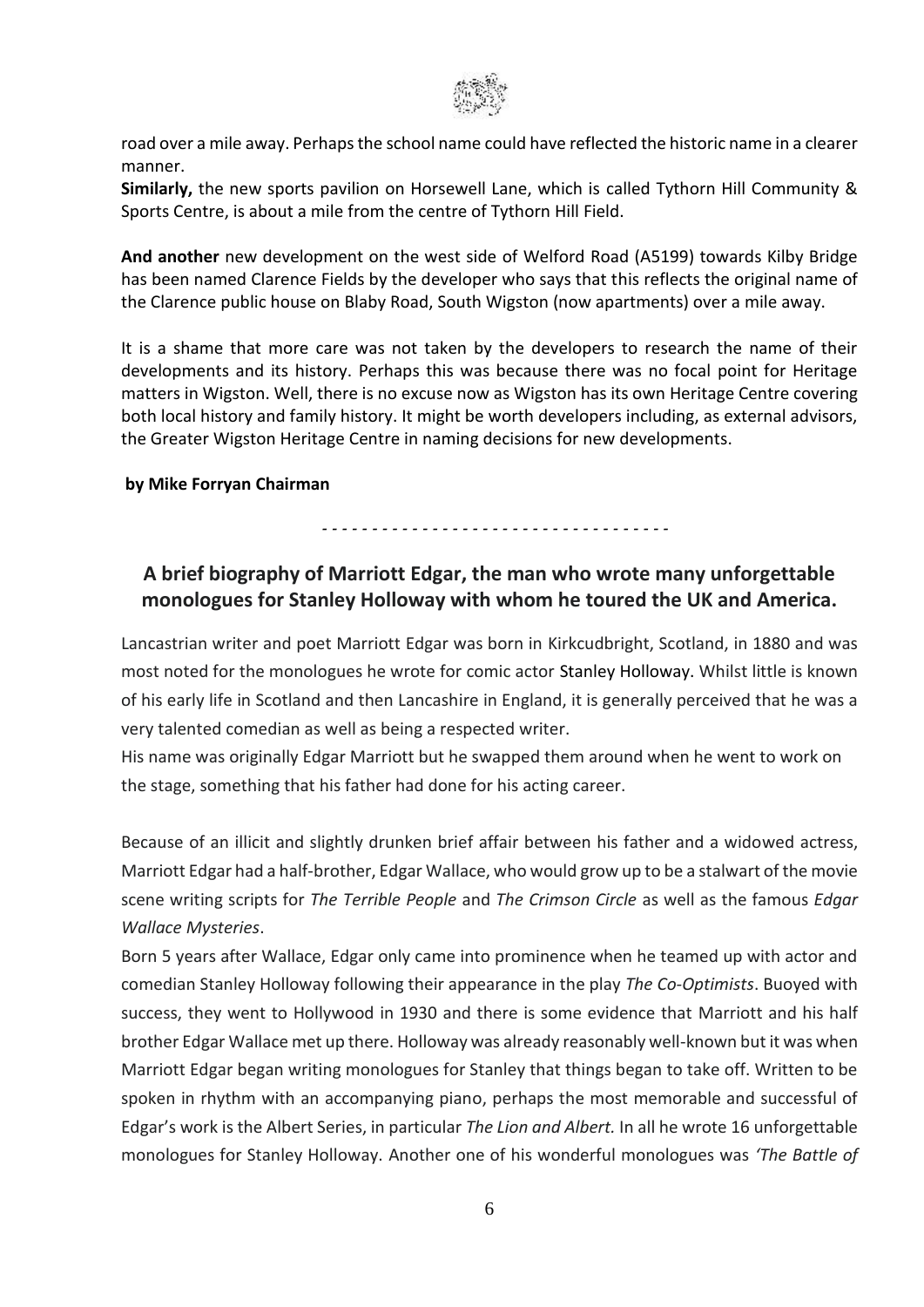

*Hastings'* a copy of which I have put on the following page.

If any 'Friends' of the Museum would like to hear the original monologue spoken by Marriott Edgar it is on the following web page:

#### <https://www.youtube.com/watch?v=4pDPSh8U0Gc>

# **The Battle of Hastings by Marriott Edgar. Born in 1880, he toured with Stanley Holloway**

I'll tell of the Battle of Hastings That happened in days long gone by , When Duke William became King of England And Harold got shot in the eye,

T'were this way; one day in October The Duke, who were always a toff, Having no battles on at the moment Had given his lads the day off,

They'd all taken boats and gone fishing When some chap in t'conqueror's ear Said "Let's go put wind up t'Saxons" Said Bill "By gum, that's an idea!"

Then, turning around to his soldiers He lifted his big Norman voice Shouting "Hands up, who's coming to England?"

Which were swank, 'cos they hadn't no choice!

They started away about teatime, The sea was so calm and so still, And at quarter to ten the next morning They arrived at a place called Bexhill.

King Harold came up as they landed' His face full of venom and hate And said "If you've come for regatta You've got here just six weeks too late".

At this William rose, cool and haughty, And said "I'll have none of your cheek.

You'd best get your throne re-upholstered I'll be wanting to use it next week."

When Harold heard this 'ere defiance With rage he turned purple and blue.- And uttered some rude words in Saxon To which William answered "And you:"

T'were a beautiful day for a battle The Normans set to with a will And when both sides were duly assembled They tossed for the top of the hill, King Harold he won the advantage On the hilltop he took up his stand With his naves and his cads all around him On his horse, with his hawk in his hand,

The Nomans had nought in their favour-Their chance of a victory seemed small For the slope of the pitch were against them And the wind in their faces, and all.

The kick-off were sharp at two-thirty And soon as the whistle had went Both sides started banging each other Till the swineherds could hear them in Kent.

The Saxons had best line of forwards Well armed both with buckler and sword But the Normans had best combination And when half-time came neither had scored.

Then Bill called his cohorts together And said "Let's pretend that we're beat.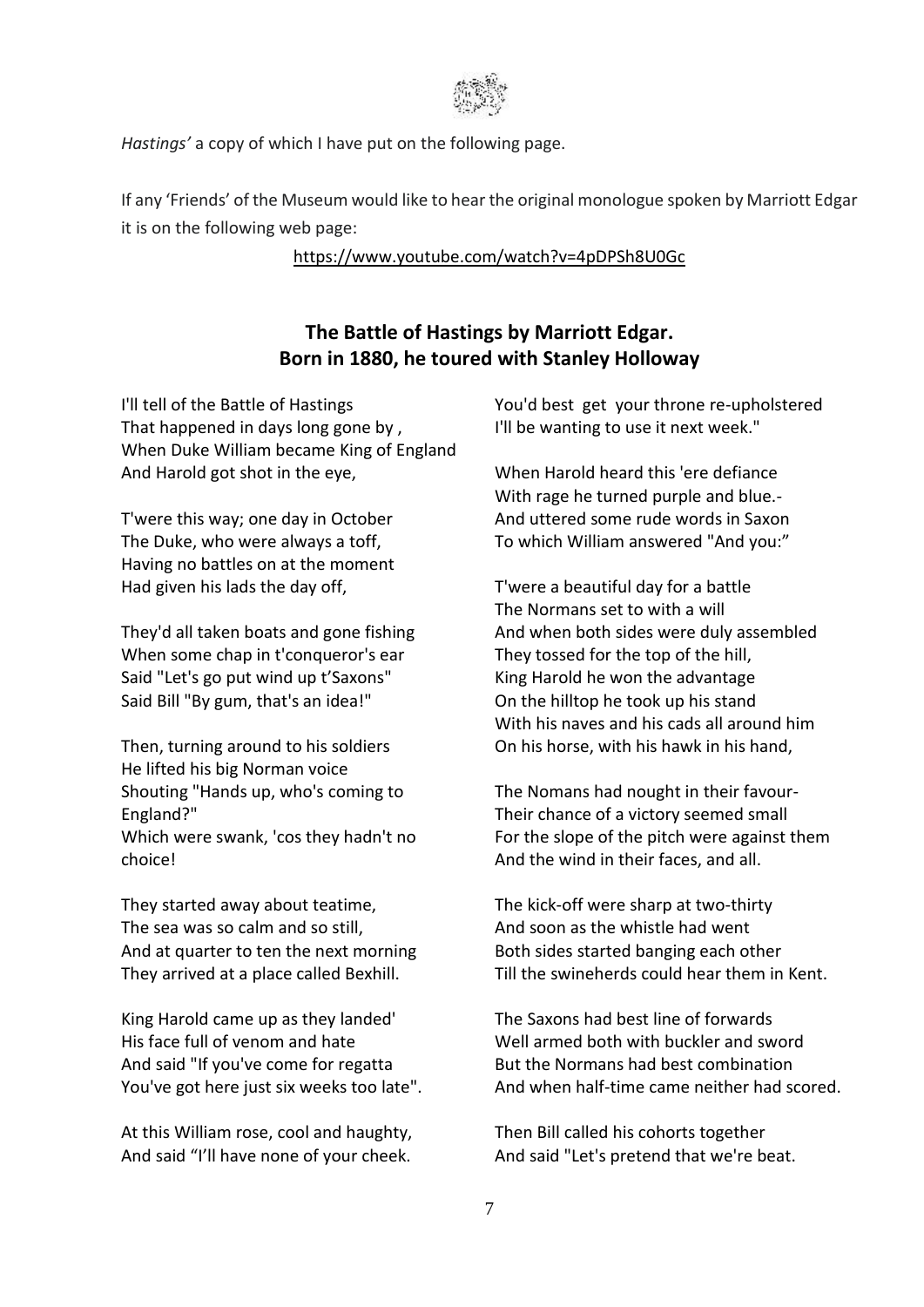

When we get Saxons down on the level We'll cut off their means of retreat"

So they ran and the Saxons ran after, Just exactly as William had planned Leaving Harold alone on the hilltop On his horse with his hawk in his hand.

When William, saw what had happened A bow and an arrow he drew. He went right up to Harold and shot him. He were offside, but what could they do?

The Normans turned round with a fury And gave forth with both parry and thrust Till the battle were over bar shouting And you couldn't see Saxons for dust.

And after the battle were over They found Harold so stately and grand Sitting there, with an eyeful of arrow On his horse, with his hawk in his hand.

#### **Reproduced from the Framework Knitters Magazine**



#### **WIGSTON ADULT SCHOOL**

*- - - - - - - - - - - - - - - - - - - - - - - - - - - - - - - - - - -*

#### **Wigston Adult School**

It would be very difficult to envisage from the neglected and dilapidated building seen in this photograph that it was once a very vibrant and extremely popular community centre for the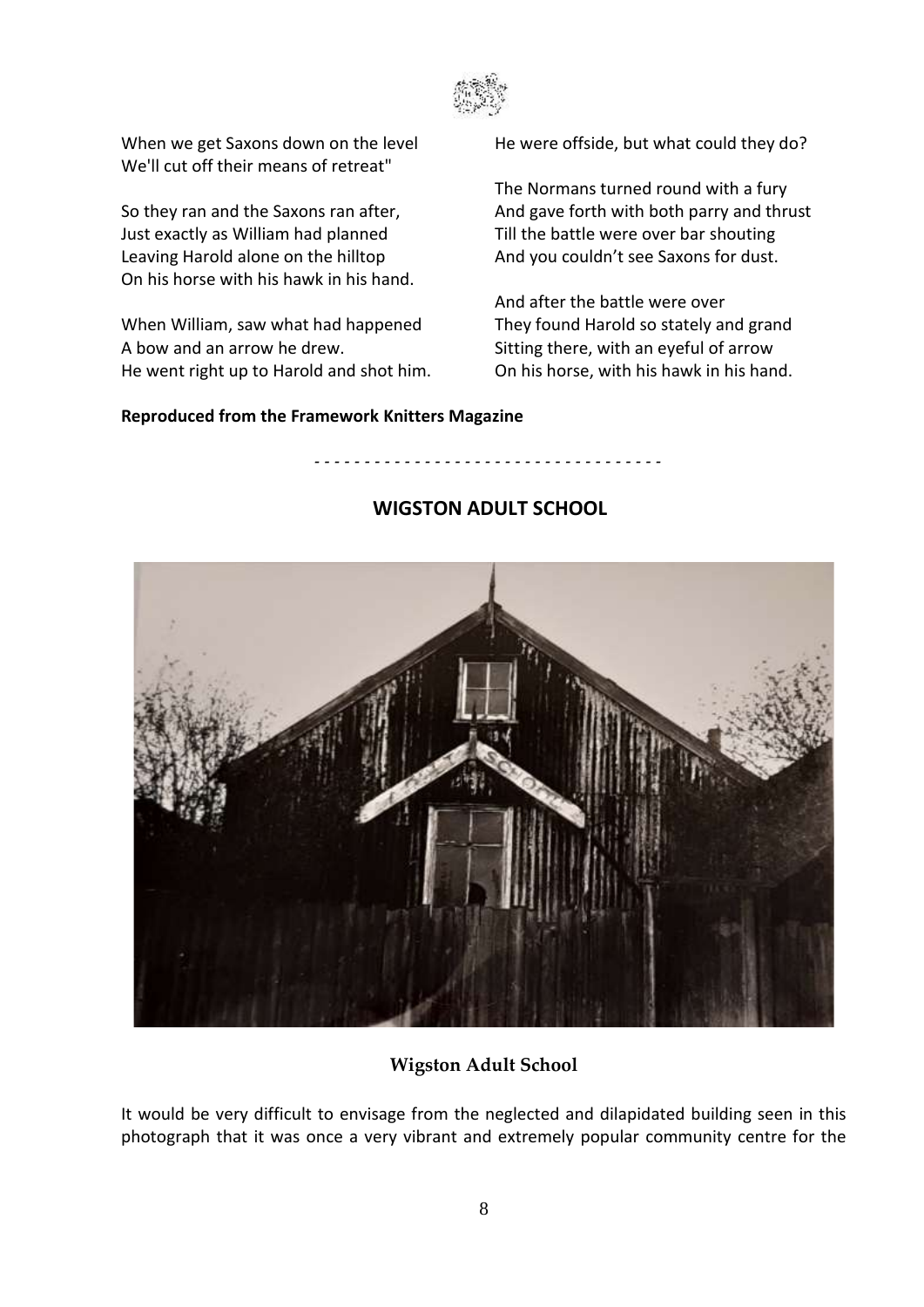

people of Wigston. My grandmother was a member and a regular attender of events there during the 1940s and '50s. My Uncle John remembers visiting the school with her: -

"Yes, I have clear recollections of The Adult School in Bull Head Street. I disgraced myself there one evening at a film show. I placed a piece of chewed bubble-gum on the stove in the middle of the room. It began sizzling loudly, blowing bubbles all over the stove. They had to call the show to a halt and I was forced to admit responsibility. I was ordered out by one George Broughton, a leading Wigston figure of the time. I recall my intense humiliation at being led out by George Broughton because the place was packed out. The film shows were a big draw at the Adult School.

The building was also used by school dentists. I recall being in a state of distress there after having a tooth pulled when I was about seven or eight."

 It was situated on Bull Head Street towards the junction with Moat Street on the side of the road that was demolished to make way for the new dual carriageway. All that remains today of this once thriving Adult School are the three photos included in this piece. There are no written records in the Greater Wigston Historical Society's extensive archive, so we are in danger of losing all memory of what was once such an important local institution.



**Wigston Adult School Football Team, 1920s**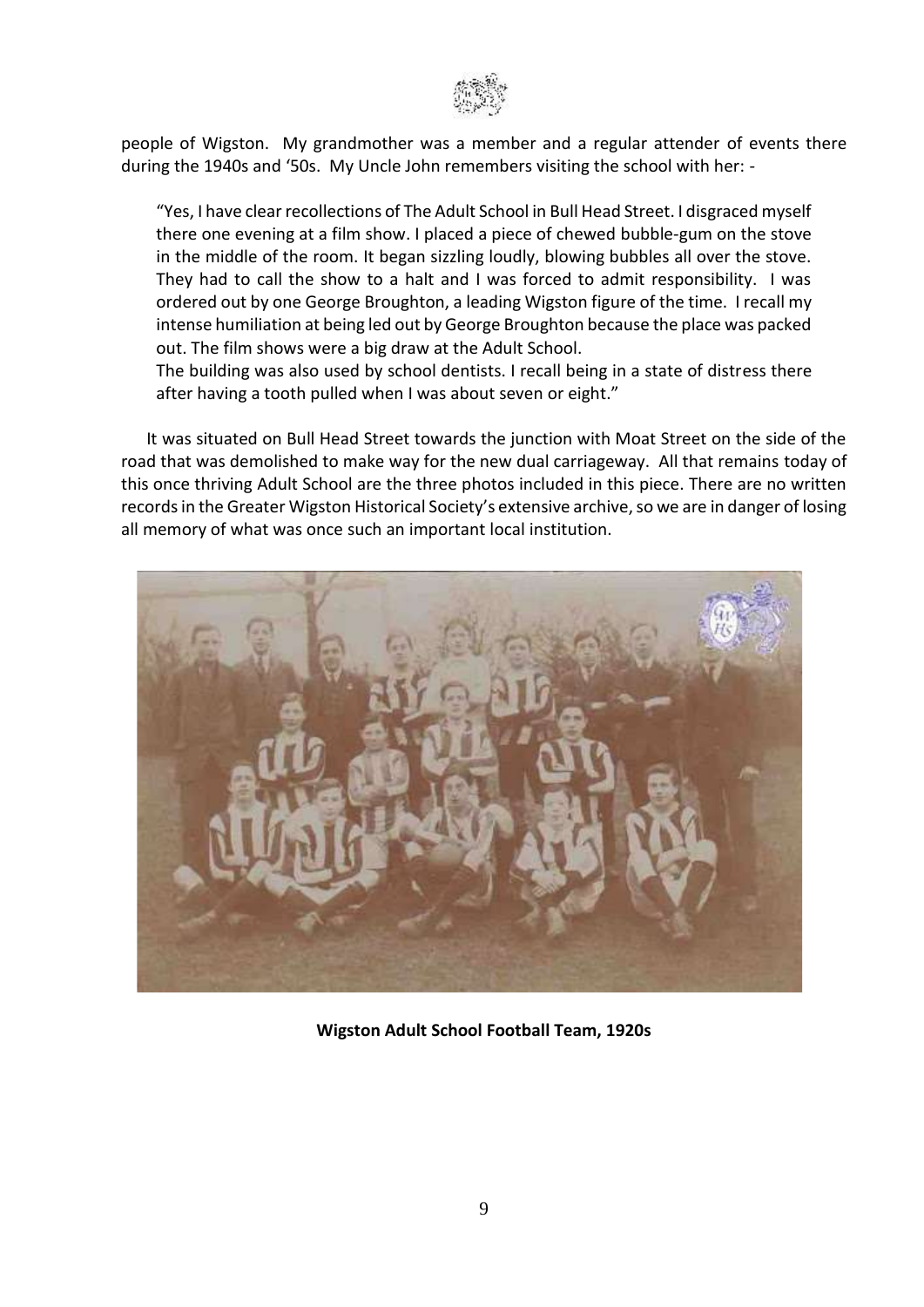



**Wigston Adult School waiting to be demolished in the 1970s**

#### **Leicestershire Adult School Movement**

After years of national decline during the second half of the  $19<sup>th</sup>$  century, the Adult School Movement suddenly experienced an incredible revival that was mainly centred in Leicestershire. The county saw an extraordinarily rapid increase in the number of adult schools during the 1890s and early 1900s. Adult schools had emerged from children's Sunday schools (established to teach the children of the poor to read) at the end of the  $18<sup>th</sup>$  and early  $19<sup>th</sup>$  centuries, reflecting many poor parents yearning to also learn to read and occasionally, even to write. The Adult School Movement evolved from these early, often Quaker in origin, efforts. With the economic success of the Quaker Rowntree, Cadbury and Fry 'chocolate' families, the Movement received a major financial boost in the middle of the century. However, twenty years after the introduction of compulsory schooling for all children in 1870, the numbers of traditional adult schools were continually falling. Events in Leicestershire would transform that situation.

 The Leicestershire Adult School Union was formed in 1889 by the nine various and disparate county adult schools that had emerged over the previous century, and then experienced an extraordinary level of growth and popularity over the following two decades. In 1889, there were around 500 members in the nine schools. Eventually, the number of schools, mostly newly built, reached a maximum of 149 in 1910 and membership peaked at 10,117 in 1905. This success in Leicestershire encouraged a national resurgence of the Adult School Movement, but nowhere else at the same level.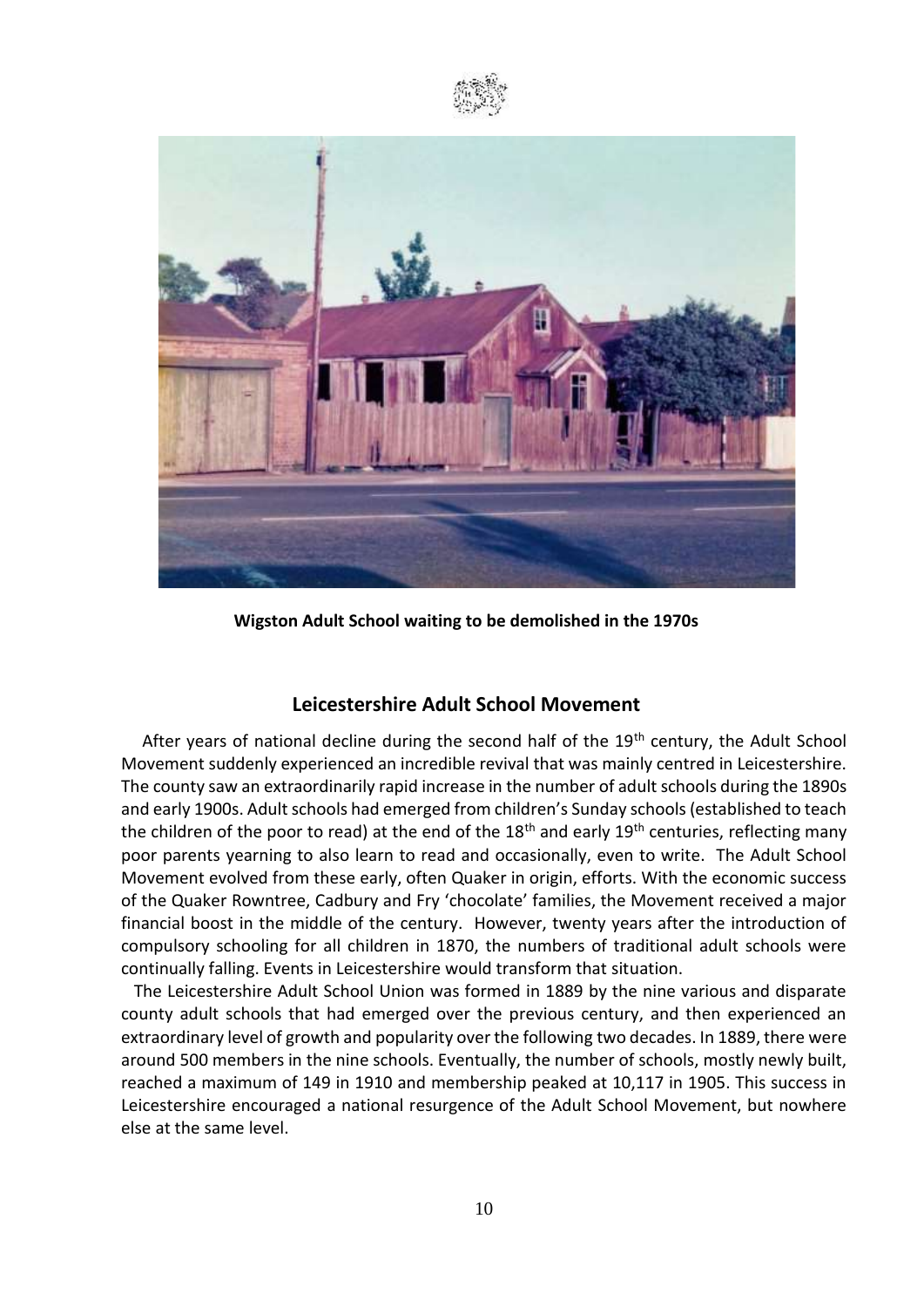

 Essentially now nonconformist rather than Quaker-led, though becoming increasingly nonsectarian, even secular in certain aspects. The initial purpose of teaching people to read so they could access the Bible was no-longer really relevant after the introduction of the 1870 Education Act, which would supposedly eventually eradicate any widespread illiteracy. As religion played a lesser, though still very important part, there was a significant broadening to a more general curriculum. Many schools introduced weekly debates or lectures on mainly secular topics. But, the real reason behind this highly successful rejuvenation was a fundamental change in the nature and activities of these schools. More social events, sports clubs, countywide social gatherings, outside activities like rambling and cycling, even trips to the seaside.

 Adult Schools still mainly appealed to the more religious and 'worthy' sections of the working and lower middle classes.

"Mr Garner spoke of things which some of the members of the [adult school] classes did on Sundays and gave two examples of gambling and playing football. They ought to do all they could to stop that kind of thing."

L.A.S.U. Spring Conference, *Leicester Mercury*, 26 April 1894

*Sky Sports* must have him spinning in his grave.

 As we have seen, the Edwardian period was the most successful for the Adult School Movement, but storm clouds were gathering. In the four years prior to the outbreak of WW1 records show mounting problems within the adult schools as the generally more religious leading figures increasingly complained about growing secularism and escalating political division amongst the ordinary membership.

During those years immediately preceding the outbreak of WW1 in August 1914, intense social strife centred on unprecedented levels of industrial conflict, often extremely violent, shook the very foundations of urban Britain. Other sections of British Society also hit the streets in protest. Continuous, patronisingly dismissive rejection of female suffrage drew ever larger numbers of women into an increasingly militant campaign that would culminate in broken windows, arson, hunger-strikes, force-feeding and ultimately, of course, the death of Emily Davison under the King's horse at the 1913 Derby. In September 1911, even thousands of school children went on strike in all the major industrial conurbations, including Leicester. Whilst in Ireland, the conflict between Catholic Irish Nationalism and Protestant British Nationalism was bringing the whole country to the brink of civil war.

With the rise of socialism and a growing tendency for most trade unions and the emerging Labour Party to take a more independent path, the Lib-Lab coalition began to fracture, along with the dominance of liberalism and hence the Liberal Party's hold over this particular constituency that largely made-up the membership of adult schools; bitter industrial confrontations at the time only made matters worse.

"His [James Hackett] greatest wish was that the [Adult School] movement might extend to every town and village of the country. They would then have no lock-outs or strikes as nothing conduced more to create a proper feeling between master and man than those schools."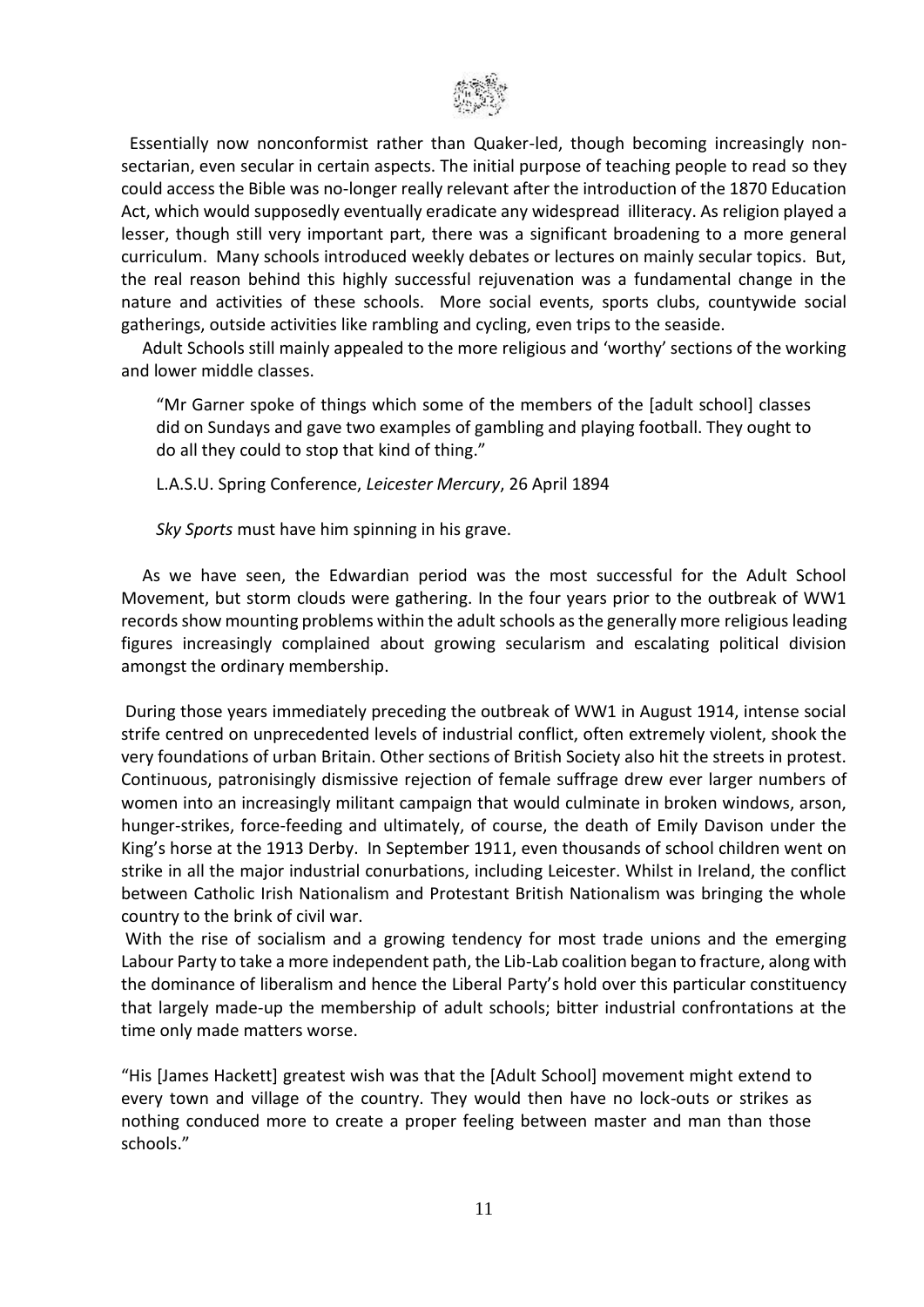

James Hackett, speaking at the Leicestershire Adult Schools Union meeting in 1893.

(*Leicester Mercury,* 11 December 1893).

Such sentiments struggled to survive during the extremely contentious and transformative 1906 and 1910 (two that year) general elections which greatly heightened political tensions and clearly had a major impact on many members, with requests from leaders to keep politics out of schools becoming ever more desperate.

 In 1910, the national governing council of the Adult School Movement felt it necessary to send a strong letter to all schools explicitly demanding that schools remain 'politics free', with specific instructions that there should be no meetings with any Party candidates on school premises.

"At the last weekly meeting of the Shepshed Adult School debating society, a resolution was passed in favour of municipalisation of all industries to be used for the benefit of the community. I notice that friends walk from Shepshed School to the I.L.P. [Independent Labour Party] meetings every Sunday."

Written in 1910 by W. B. Oram of the Wycliffe Adult School in his regular column for the Leicester *Pioneer* (a Socialist paper) entitled 'Adult School Notes'. If the above comments were in any way typical, then their efforts had clearly failed.

 After WW1, *The Strange Death of Liberal England* (title of the well-known book by George Dangerfield) resulted in a steady but inevitable decline in the numbers attending adult schools as the slower paced Victorian and Edwardian mindset and worldview gave way to the more dynamic forces that would shape the twentieth century. Rapid technological change, economic depression, another World War, growing secularism and a less deferential population all combined to create a new Zeitgeist that rendered the adult schools' ethos increasingly obsolete.

 By the 1950s, where they survived, their main function was essentially as community centres. A few schools tried to maintain the non-conformist, liberal culture and in 1989 those that remained celebrated the centenary of the Leicestershire Adult School Union. I had just completed my thesis on the L.A.S.U. while on secondment at Birmingham University and helped them produce a centenary booklet. The rather elaborate celebratory dinner was really their last fling. In 2018, the Charity Commission removed the Adult School Union from its list of charity organisations on the grounds that they had ceased to exist. **By Steve Marquis, 2020.**

 **If any members have memories of attending the Wigston Adult School or any other information, perhaps even written material, I'd love to hear from you. It would be nice to rediscover and record this important history, if possible. [Stephen.marquis@ntlworld.com](mailto:Stephen.marquis@ntlworld.com)**

*- - - - - - - - - - - - - - - - - - - - - - - - - - - - - - - - - - -*

#### **SHOPPING IN SOUTH WIGSTON**

I remember taking shoes to Mr. Smith on Countesthorpe Road. He worked in a shed at the bottom of his garden, I was fascinated to watch him as he held the tacks in his mouth.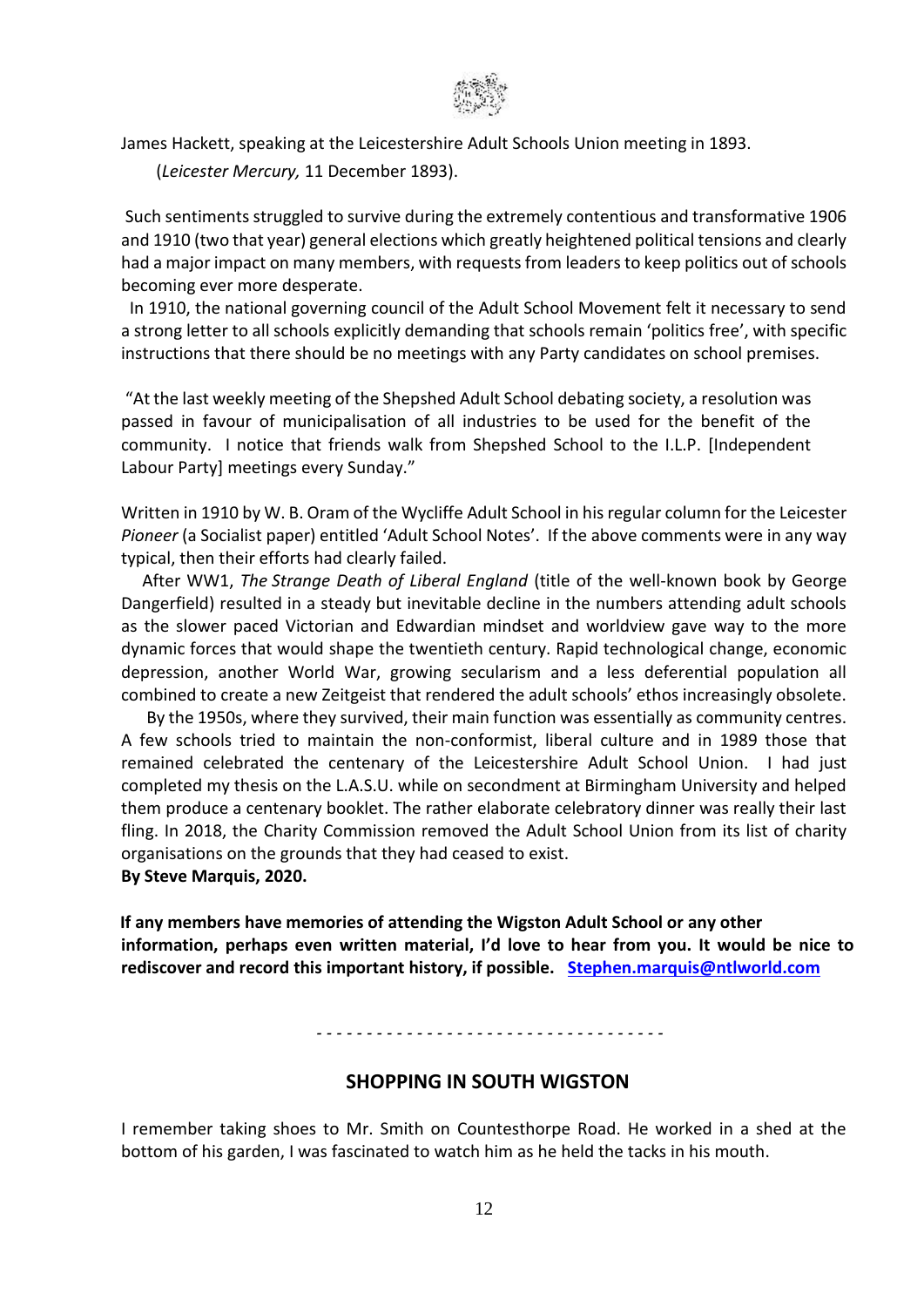

When Freeman's Furniture shop ceased trading in January 1994 after 86 years, Prim Wray's stationery shop was then the longest lived in family business in South Wigston, having been established by her father in 1921. The shop closed in 2002.

In the booklet **"111 YEARS OF SOUTH WIGSTON 1883-1994"** by Peter Mastin and Stuart Follows, there is an interesting advertisement for a Ford van from G H Huddleston's garage on Blaby Road

"The businessman's means of conveying goods – cheaper than Horse Flesh, quicker than trains. £150,- with canvass top £115

If you are interested, we shall be pleased to give you a practical demonstration of the van. We are prepared to keep same in running order including tyres, petrol, oil etc. for 3d a mile."

## **WRAY'S SHOP**

My grandfather, William Hall was a Home Office prison photographer, he came to Leicester prison, where he met my grandmother, Mary Jane, who was a wardress there, Leicester prison had female inmates as well as male, in those days. William served in the forces during the First World War and he returned to Leicester prison at the end of the war.

He left the prison service in 1921 and he and Mary Jane moved to Porter's photographic shop on Blaby Road where he continued with photography. Sadly, my grandfather died of a heart attack in 1928 aged 39. My grandmother was left with 3 children and a photographic business to run. She used to go out taking photographs with her daughter Primrose, (my mother) They had a studio and dark room in the garden at the back of the shop and did all their own processing. My grandmother left the shop in 1933 and moved with her daughter Nancy and son Billie to a flat over Worthington's cash stores.My parents, Primrose and Cyril Wray, took over the business, which then became a photographers and a stationers.

One half of Worthington's store was for provisions and the other half was where the male assistants weighed out flour, sugar and other goods. My grandmother shopped there. My aunt Nancy said they had many special offers, which included broken biscuits and cracked eggs, all at "bargain prices". Once when my grandmother went in for some bargains, the manager told her that he had sold out, but he would crack a few eggs for her.

#### **By Mary Herbert, nee Wray**

#### *- - - - - - - - - - - - - - - - - - - - - - - - - - - - - - - - - - -*

#### **HARGEST'S – NEWSAGENTS IN BELL STREET WIGSTON**

#### **BY ROY MCKEOWN**

A new article has been submitted to the Society which covers the history of Hargest's,  $41 - 43$ Bell Street in Wigston. It was originally to be used as an article in one of our Bulletins but due to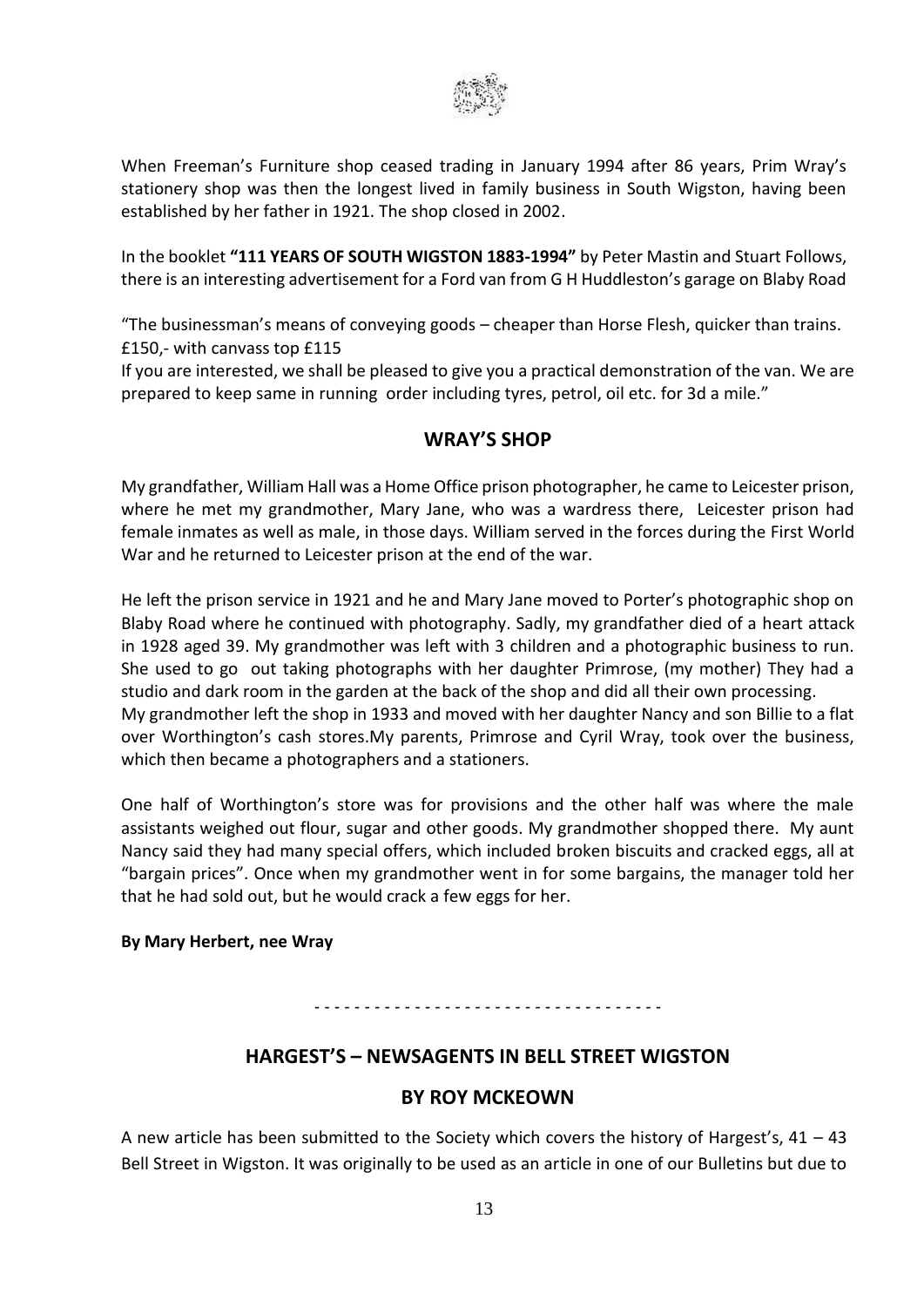

the size it was decided to add it to our Articles on line. The article has been numbered AR0373 and is available to all members through the Members Section of the web site. We hope you all enjoy it.

- - - - - - - - - - - - - - - - - - - - - - - - - - - - - - - - - - -

## **WIGGY'S CHILD**

#### **THE DAY AUNT CLARA'S PARSNIP WINE BLEW UP**

#### **(PART NINE OF DOREEN BOULTER'S CHILDHOOD MEMORIES)**

The day Aunt Clara's Parsnip Wine blew up and the dog became legless caused quite a stir. Potent stuff was Aunty's Wine. It was made each year, poured into brown stone jars, stoppered with huge corks, labelled, and stored in the pantry under the thrawl and alongside the pantry wall in neat rows.

Only after it had matured for at least three years did Aunty consider it fit to drink, and the family always treated the brew with the respect it deserved.

On this particular day, Aunty was cutting slices of bread from her cottage loaf, I was doing the buttering, when there was an almighty bang. We opened the pantry door to find the walls and ceiling streaming with the stuff, collecting in pools on the floor.

As we set about the task of cleaning up, the dog, never one to miss an opportunity, enthusiastically lapped up this bounty. He developed a decided list to starboard and returned shakily to his basket, there to fall asleep, snoring heavily.

Some hours later, heaving himself into a sitting position, front legs supporting his rear which remained firmly anchored to his basket, he gazed bleary-eyed across the room, only to slide slowly down again, and with a heavy sigh sank back into oblivion.

The next morning, still legless, We carried him outside, basket and all. He must have had an out size dog ache as he 'spent the best part of the day curled up, eyes shut tight. We offered him "the hair of the dog" - he didn't want to know!

Thereafter, come Christmas, Easter or Feast Sunday, whenever visitors called; out came the Parsnip Wine and straight under the dresser bolted the dog!

I suppose you could say it was his party piece.

#### **THE INFIRMARY PARADE**

# **(PART TEN OF DOREEN BOULTER'S CHILDHOOD MEMORIES)**

The Annual Parade held in Wigston Magna in the summer for the Leicester Royal Infirmary was another great event. For weeks beforehand, meetings and discussions took place to determine the exact nature of the tableaux, decorating the drays, costumes and Fancy Dress, and most important, the choosing of the Carnival Queen and her Attendants. This was accomplished during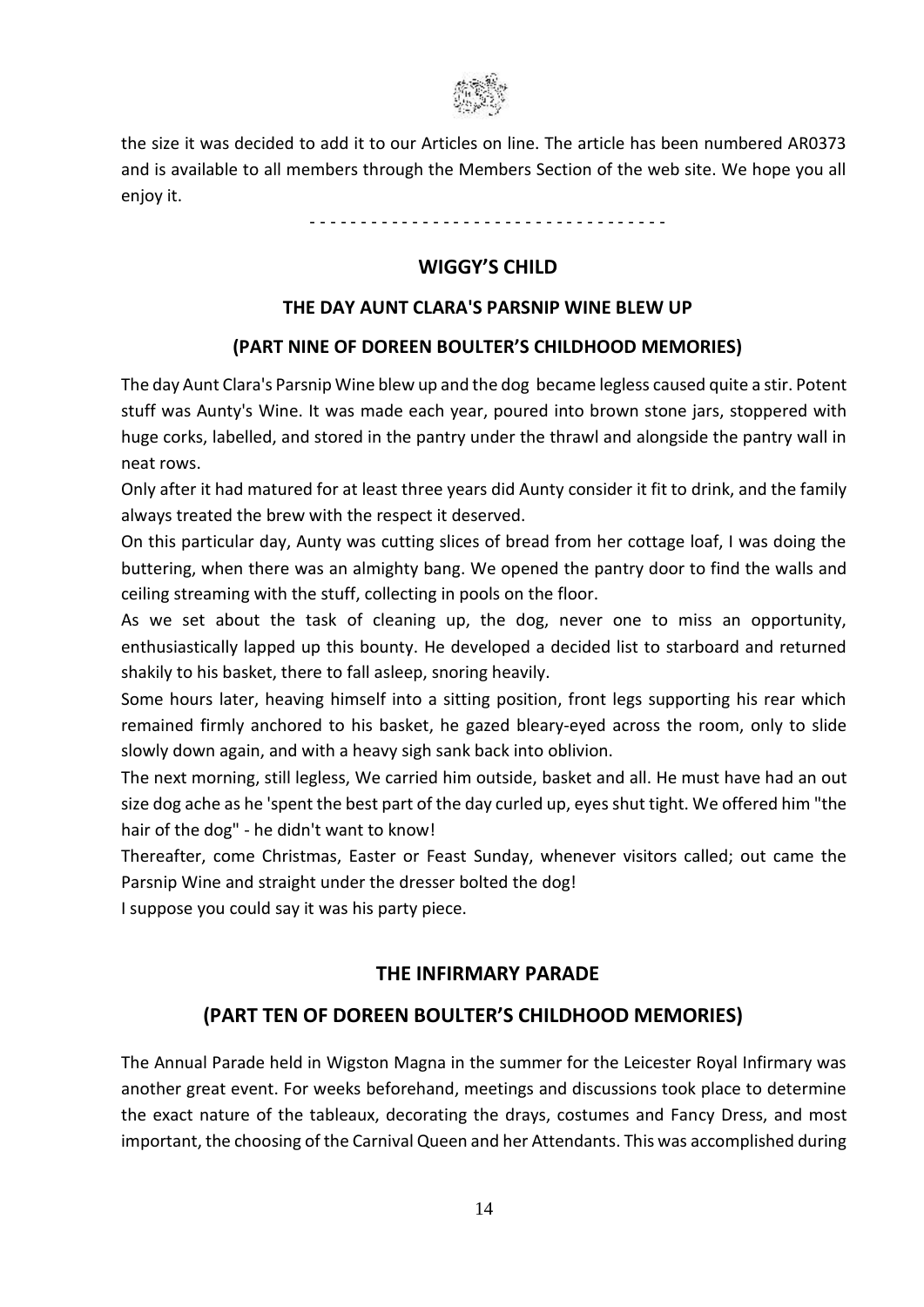

a dance held at the Co-op Hall in Long Street, or the Constitutional Hall in Cross Street, known to all as the "Consti".

There followed a period of intense activity. Most of the factories entered drays and many hours mere spent in their decoration. The Draymen took great pride in their turn-out, highly polished horse brasses, bells and harness gleaming against the glossy coats of the horses. Coloured ribbons were interwoven in manes and tails, and the cart wheels whitened and painted. When all was ready, with our Driver resplendent in his best suit and bowler hat, we rattled out of the cobbled factory yard, teeth rattling in our heads as we hung on desperately to prevent ourselves falling off!

The drays, The Carnival Queen and her Attendants, decorated bikes, trikes, prams and tandems, the "Walkers" in every kind of fancy dress from chimney sweeps to Old Mother Riley, all congregated in Central Avenue, reaching right up to the "recce", there to await the judging. Prizes were awarded for the best dray and the "Walkers" were judged separately. The band, as always, assembled at the front of the parade.

This particular year, our contribution was "Wash Day". How they ever got that cast iron mangle up on the cart I'll never know. Combinations, liberty bodices and bloomers hung on a washing line, a cardboard "brick copper", a zinc dolly tub and puncher occupied one corner, a lady toiled over the ironing on a table complete with two large flat irons, nearby was a large "flasket" full of clothes, and front and centre, on a three legged stool I sat, dressed as "Dolly blue" in blue crepe paper, holding a collecting box.

The cart in front of us was "A Garden Bower". The ladies had certainly put their all into its creation, with realistic trees, and flowery archways, banks of flowers, rustic seats, with the ladies sitting or standing about in graceful pose. Unfortunately, our horse took a liking to the luscious green stuff in front of his nose and started to munch his way steadily through the artistic creation. Anguished cries came from the ladies. "Hehup, your'orse is eating our greenery." Hastily, our Driver went forward and held his 'orses 'ead until the judges bad completed their task.

*- - - - - - - - - - - - - - - - - - - - - - - - - - - - - - - - - - -*

#### **GREATER WIGSTON HERITAGE CENTRE FREE RESEARCH SERVICE**

During the Coronavirus the Heritage Centre FREE research service is alive and well. We have had several family history queries through the website, ranging from fairly recent history to The Great War and one enquiry back to 1580!

One of our members knew his Grandfather served in the Great War 1914-1918 but knew nothing about his service. As some of you may know the service records for that conflict were damaged by fire during World War 2, and this was the case with this soldier.

However, we were able to find that he was a private in the Royal Army Medical Corps and was actually discharged from the Army on 18 March 1919. He may have been one of those who stayed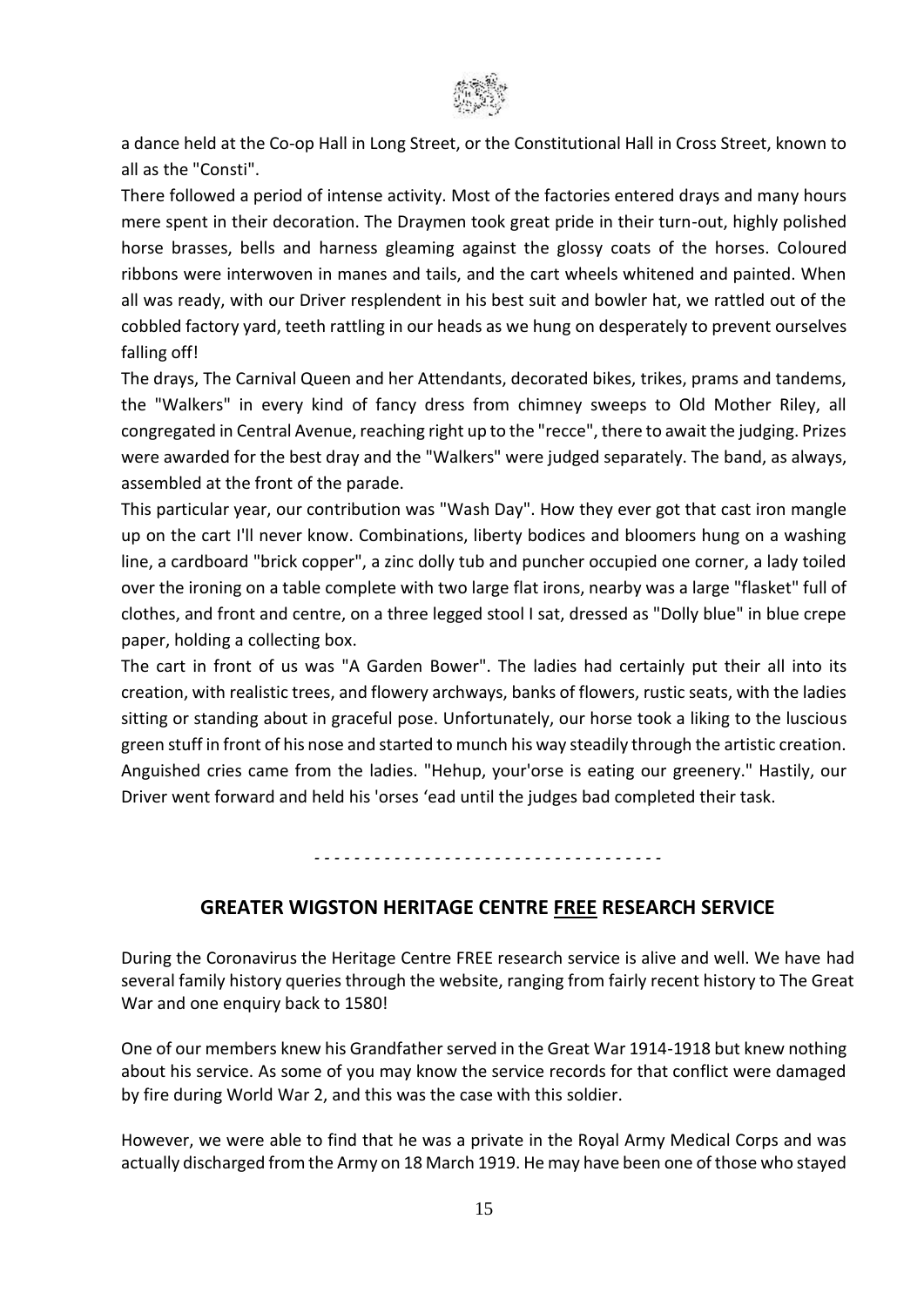

on in France and Belgium after the War to help clear casualties from the battlefields. He was awarded the Victory Medal and the British War Medal as well as the 1914-15 Star, which shows he was in action during those years, meaning he served from 1914 until 1919.

One Friday at the Centre a couple came in to look at the photograph archive which they had spotted reference to on our website. They were particularly interested in Canal Street. We were able to show the couple a photograph of the husband in the Fire Service at the time of the biscuit fire factory. Following on from this in conversation they mentioned that they knew nothing about their family history of the name of Silverwood, a Wigston family, so we decided to do some research for them. We are currently back to 6 generations in the 1760s, with branches of the family coming from Wigston, Evington, Rothley, Glen Parva and Buckinghamshire.

If you want any help with your research or want to start on your journey of discovery, we are here to help you. You can contact us through the website at:

# [www.wigstonhistoricalsociety.co.uk/Search-Service.php](http://www.wigstonhistoricalsociety.co.uk/Search-Service.php)

**If you do not use the internet and wish to use our services, you can call Peter Cousins on 0116 2884638 or 07702 127313 for a discussion or to get you started.**

- - - - - - - - - - - - - - - - - - - - - - - - - - - - - - - - - - -

|                                | 5/10/1         |             |       |         |       | 14/5/1        | 30/7/18      | 34/10/18 | 15/11/18 | 12-1ar                        | $5 - 0.01$    |        | 30-Nov | $33 - 130$  | 03-May     |                |
|--------------------------------|----------------|-------------|-------|---------|-------|---------------|--------------|----------|----------|-------------------------------|---------------|--------|--------|-------------|------------|----------------|
| HOME PAGE                      | 583            | 750         | 1044  | 2236    | 3784  | 4570          | 560          | 695      | 7635     | 8376                          | 9584          | 10908  | 12784  | 13708       | 15330      | 161            |
| <b>PHOTO ARCHIVE</b>           | 418            | 5.8/2       | 1070  | 1550    | 1817  | 2432          | 2837         | 1580     | 3767     | 4051                          | 4584          | 5050   | 5550   | 54867       | 0538       | 671            |
| <b>RAILWAYS PICS</b>           |                |             |       |         |       |               | 1.02         | 553      | 612      | 672                           |               | 52     | 97     | 122         | 155        | n              |
| GALLERY                        | ٥t             | 106         | 1.44  | 319     | 509   | 797           | 1039         | 1339     | 1444     | 15.79                         | 1747          | 2021   | 2387   | 2524        | 2851       | 327            |
| PHEMIER DRUM                   |                | 867         | 903   | 1037    | 1109  | 1428          | 1599         | 1841     | 1918     | 2066                          | 2249          | 2521   | 2768   | 2912        | 3326       | 414            |
| <b>MISIONS OF WIGSTON</b>      |                |             |       | 357     | 395   | 564           | 568          | 864      | 962      | 1099                          | 1320          | 1516   | 1735   | 1835        | 2038       | 203            |
| <b>MEETIMGS</b>                | 84             | 93          | 236   | 200     | 284   | 533           | 642          | 337      | 0.29     | 3041                          | 1299          | 1445   | 1829   | 1996        | 2273       | $\overline{1}$ |
| <b>STREET NAMES</b>            | 56             | 59          | 30    | 199     | 244   | 101           | 278          | 464      | 536      | 621                           | 772           | 941    | 1146   | 3231        | 1413       | 132            |
| <b>BDENTIFY</b>                | 524            | 536         | 553   | 695     | 753   | 939           | 1045         | 1209     | 1305     | 1436                          | 1595          | 1787   | 2049   | 2169        | 2390       | 221            |
| PREE DANVERS BOOKS             | 17             | 23          | 28    | 102     | 540   | 260           | 333          | 471      | 534      | 627                           | 765           | 918    | 1154   | 1251        | 1390       | 139            |
| ABOUT THE OWNS                 | 36             | 24          | 29    | 103     | 141   | 261           | 334          | 472      | 535      | 628                           | 768           | 919    | 1155   | 1252        | 1391       | 139            |
| RESEARCH PROJECTS              |                |             |       |         | 309   | -514          | 654          | 782      | 823      | 911                           | 1013          | 1114   | 1274   | 1345        | 1472       | 127            |
| LITTERBOX                      |                |             |       |         |       | 535           | 655          | 783      | 824      | 0.12                          | 1014          | 1116   | 1275   | 1346        | 1473       | 127            |
| <b>MEMBERS AREA</b>            | 97             | 100         | 164   | 228     | 299   | 529           | 602          | 721      | 795      | $\overline{a}$ $\overline{r}$ | 1030          | 1096   | 123    | 1296        | 1441       | 141            |
| <b>DOCUMENTS</b>               | 52             | 61          | 109   | 198     | 273   | 498           | 608          | 720      | 780      | 849                           | 957           | 1079   | 122    | 1296        | 1424       | 128            |
| <b>WISSTON HISTORY</b>         | 19             | 21          | 34    | 61      | 86    | 233           | 349          | 453      | 520      | £10                           | 789           | 1051   | 1418   | 1581        | 1958       | 377            |
| MEMBERSHP                      | $\overline{8}$ | 156         | 216   | 382     | 333   | 480           | 545          | 641      | 700      | 779                           | 891           | 1005   | 1173   | 1262        | 1373       | 111            |
| <b>CONTACT US</b>              | 37             | 44          | 4.7   | $^{28}$ | 126   | 248           | 305          | 3M       | 636      | 688                           | 5418          | 659    | 77W    | 322         | 910        | н              |
| <b>BIO OICL</b>                | Ħ              | 62          | 33    | 206     | 238   | 118           | 401          | 481      | 541      | 839                           | <b>JOS</b>    | E11    | 859    | 1025        | 1134       | 106            |
| <b>JOUTINGS/TALKS</b>          | $_{T1}$        | 3%          | 35    | 58      | 75    | 151           | 194          | 262      | 293      | 336                           | 385           | 453    | 546    | 594         | 677        | 鄞              |
| <b>DIELP US</b>                | 27             | 34          | $A$ 7 | 83      | 105   | 170           | 233          | 305      | 334      | 379                           | 430           | 502    | 595    | 638         | 705        | 63             |
| <b>BULLETINS</b>               |                |             |       |         | 01    | 153           | 152          | 256      | 284      | 331                           | 390           | 473    | 556    | 598         | <b>648</b> | 50             |
| <b>SITE SEARCH</b>             |                |             |       |         |       | 98            | 216          | 283      | 330      | 360                           | 445           | 535    | 670    | 755         | 837        | 107            |
| <b><i>WAIDGE TO BRIDGE</i></b> | 18             | 42          |       | 183     | 204   | 268           | 302          | 367      | 436      | 558                           | 760           | 952    | 1149   | 1226        | 1378       | 152            |
| <b>INTO CF MEMORIES</b>        |                |             |       |         |       |               |              |          |          |                               | 157           | 214    | 252    | 268         | 283        | 11             |
| AUCTIONS                       |                |             | 35    | 184     | 205   | 369           | 303          | 366      | 435      | 559                           | 799           | 953    | 1150   | 1224        | 1379       | 159            |
| <b>CIVIC SOCIETY</b>           |                |             |       |         | 67    | 121           | 155          | 208      | 234      | 267                           | 198           | 350    | 426    | 455         | 498        | 43             |
| <b>LOCAL LINKS</b>             | 21             | 23          | 31    | 54      | an    | 140           | 171          | 221      | 240      | 271                           | 104           | 348    | 423    | 450         | 495        | 45             |
| SOUND ARCHIVE                  | $-17$          | 24          | 42    | 74      | 99    | 154           | 187          | 237      | 257      | 301                           | 382           | 430    | 495    | 530         | 580        | 50             |
| 2 STEEPLES                     | 16             | 46          | 60    | 181     | 191   | 250           | 369          | 111      | 343      | 170                           | 517           | 613    | 719    | 751         | <b>BOO</b> | 4              |
| <b>BUSINESS INDEX</b>          |                |             |       |         |       | 527           | 580          | 619      | 658      | 698                           | 788           | 864    | 955    | 997         | 1079       | 81             |
| SIGNIFICANT BUILDINGS          |                |             |       |         |       | 70            | 115          | 154      | 258      | 314                           | 450           | 591    | 763    | 849         | 1025       | 176            |
| OVERSEAS MEMBERSHIP            | 14             | 18          | 24    | 27      | 29    | 49            | 64           | 84       | 皱        | 118                           | 142           | 158    | 179    | 192         | 105        | 13             |
| <b>Wigsten Harcourt Book</b>   |                |             |       |         |       |               |              | 380      | 176      | 210                           | 141           | 275    | 308    | 133         | 357        | 25             |
| <b>NERITAGE CENTRE</b>         |                |             |       |         |       |               |              |          |          |                               |               |        | 1105   | 5452        | 3132       | 670            |
|                                | 2167           | <b>STIP</b> | AGEA. | 新学生院    | 10986 | <b>ATTACK</b> | <b>3156A</b> | 31808    | POGLA    | press                         | <b>Sanaxi</b> | ATTLE! |        | STORE LETTE | 63338      |                |

# **WEBSITE VISITS**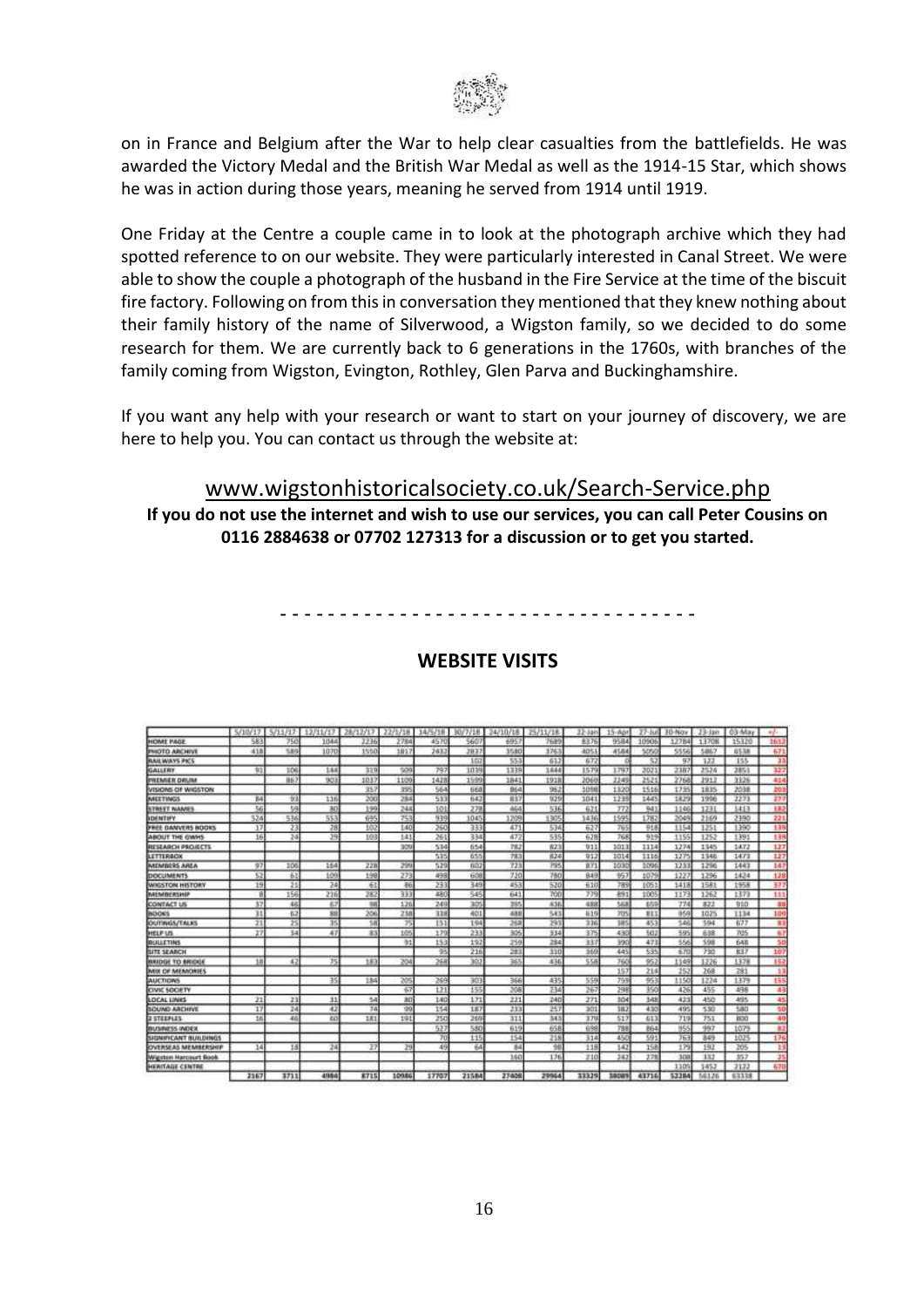

# **Wigston Calendar - [Greater Wigston Historical Society](http://www.wigstonhistoricalsociety.co.uk/Wigston_Calendar.html)**

# **GWHS 2021 CALENDAR – PRICE HELD AGAIN AT £5 EACH!**

The Society is pleased to announce that we have compiled a new calendar for 2021 with each month's page showing a "then and now" view of local scenes, with a description page giving historical details of each picture. They will again be supplied within an A4 card backed envelope ideal for posting them to friends and relatives. They will be available at the Heritage Centre when we reopen, at meetings later in the year, or you can order one to collect locally in Wigston by calling **0116 288 4638.**

They are also available by post from the Society's website at

[www.wigstonhistoricalsociety.co.uk/Wigston\\_Calendar.html](http://www.wigstonhistoricalsociety.co.uk/Wigston_Calendar.html)



- - - - - - - - - - - - - - - - - - - - - - - - - - - - - - - - - - -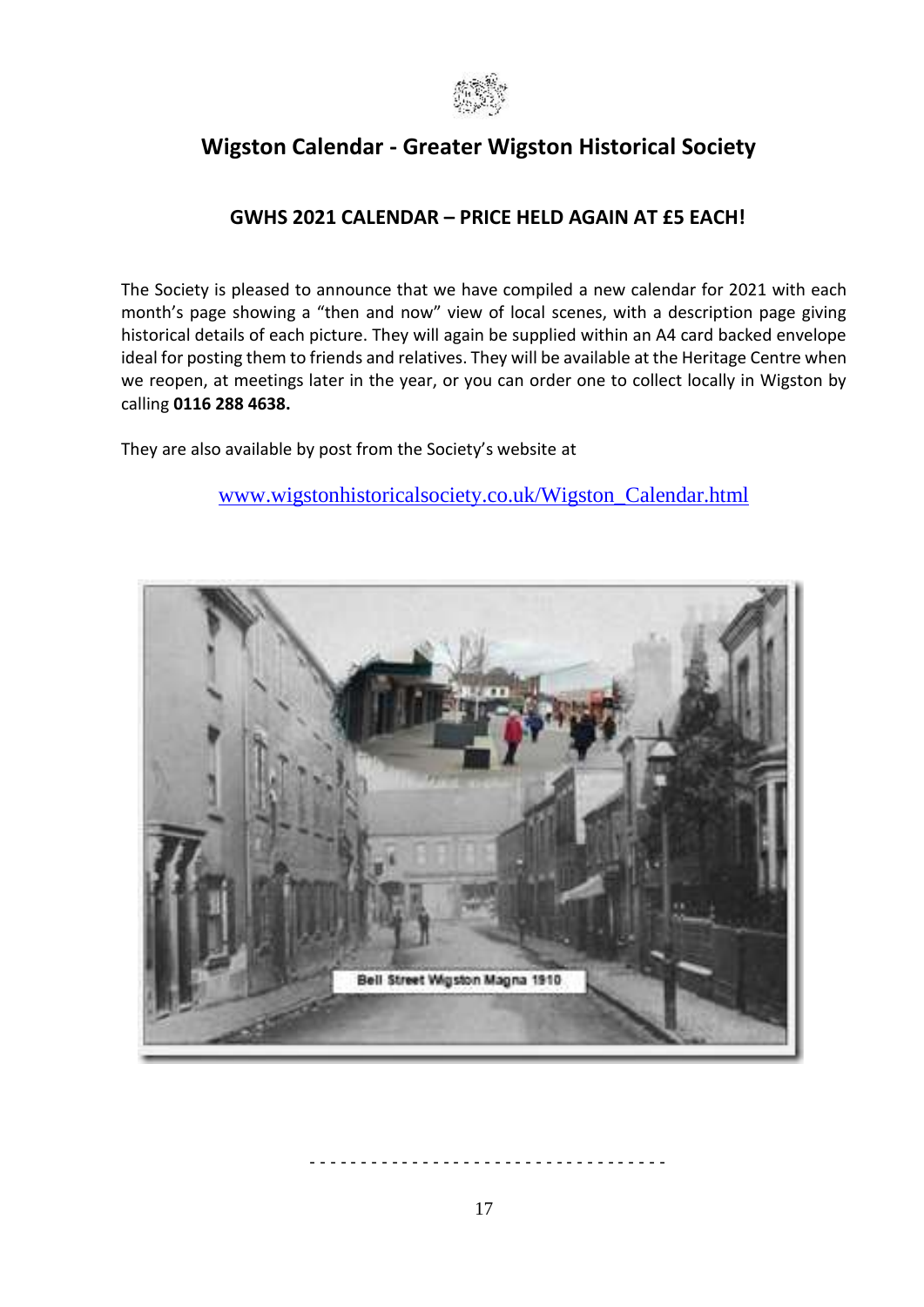

# **A Special Date for Society Members**

The Greater Wigston Historical Society is 40 years old this year. To celebrate this achievement, the Committee have arranged a special event which will now take place on:

# **Saturday 24th July 2021**

#### **The event will be a concert which will take place at:**

#### **The Hall, Wigston College, Station Road, Wigston LE18 2DS starting at 7pm.**

The concert is in the planning stage at the moment, and we would like you to keep the date free so that you can join us for this celebration event.

For Society members it will be a "*FREE"* event, and a nominal charge of £5 will be made for any guests you would like to bring. We will let you have further details of the concert as soon as possible.

To book your ticket/s please email [tickets@wigstonhistoricalsociety.co.uk](mailto:tickets@wigstonhistoricalsociety.co.uk)

Tell us how many FREE members tickets you require and how many guest tickets you require or telephone Ann Cousins on 0116 2884638 with your details.

- - - - - - - - - - - - - - - - - - - - - - - - - - - - - - - - - - -

#### **OBITUARY**

Dear Greater Wigston Historical Society,

We are writing to pass on the sad news that our aunt Stella Tweed passed away on Saturday 30th May, at the age of 95, following a short illness. We know that she was an active member of the Greater Wigston Historical Society for some time and we wanted to contact you to let you know of her passing.

Stella was Senior Mistress at Langmoor School in Oadby and took early retirement in the 1980s. She was an advocate of life-long learning and busied herself with a good many projects and activities upon retirement. She was a volunteer for the Wigston Framework Knitters Museum and also studied for an 'A' Level in Art at Beauchamp College.

We are sending this in the hope that there are some people involved in the activities of the Historical Society who may remember her name and might like to know of her passing. We also noticed the name 'Forryan' appears a number of times on the contacts list for the Society and both of us have fond memories of being taken to Forryan's toy shop in the 1970s by Stella (and our dad) for that special treat… we assume that there is a connection?